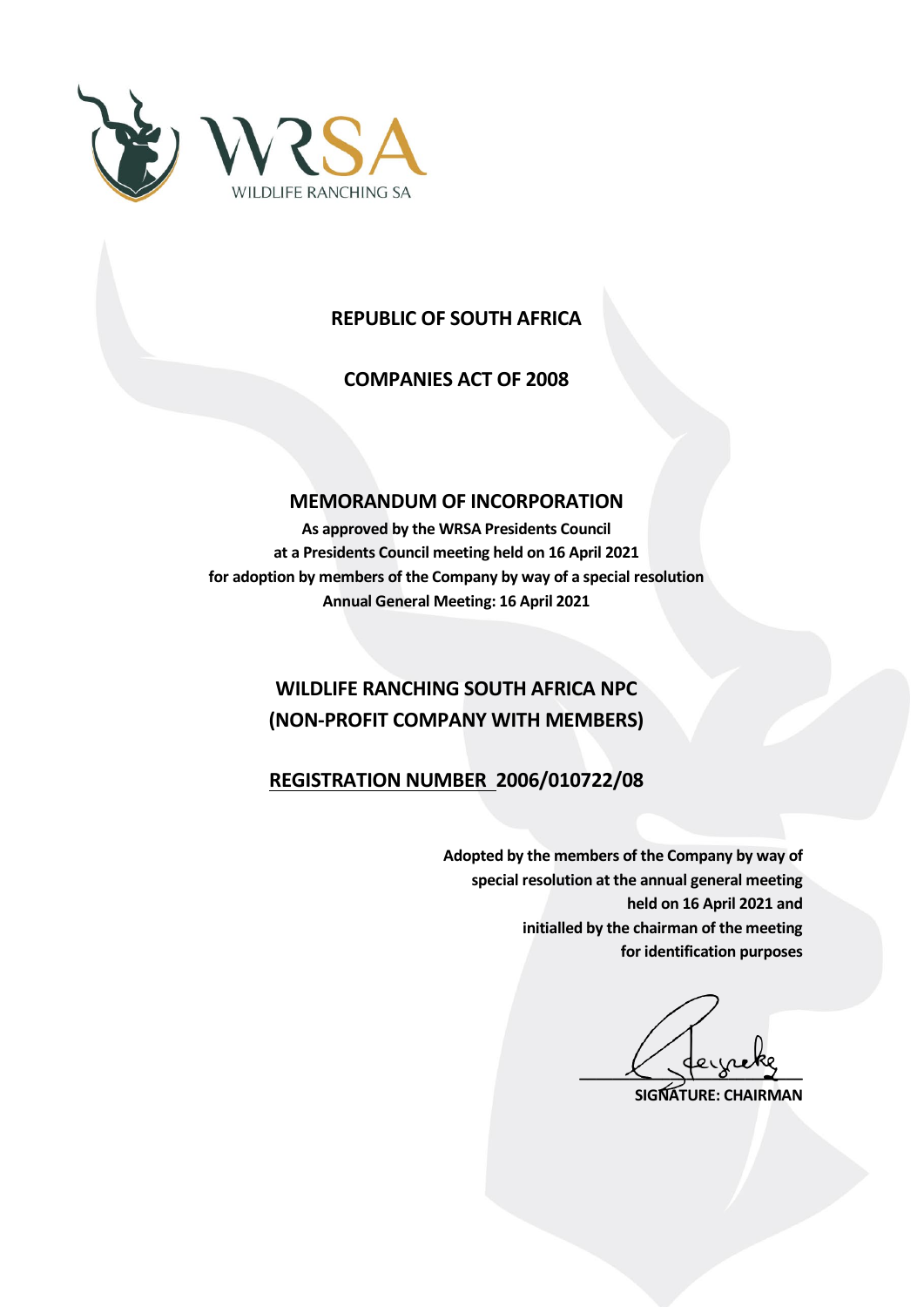### **INTERPRETATION**

1.1 The headings contained in the Memorandum of Incorporation ("this Memorandum") are intended for reference purposes only and shall not be taken into account in the interpretation thereof. Unless inconsistent with the context, the words and expressions set forth below shall bear the following meanings and cognate expressions shall bear corresponding meanings:

|        | <b>Words</b>         | <b>Meanings</b>                                                  |  |
|--------|----------------------|------------------------------------------------------------------|--|
| 1.1.1  | "Act"                | the Companies Act No 71 of 2008, including any amendment,        |  |
|        |                      | consolidation or re-enactment thereof read with the              |  |
|        |                      | Companies Act Regulations, 2011, as amended from time to         |  |
|        |                      | time;                                                            |  |
| 1.1.2  | "Appointed           | a member of the Board appointed by the Board in terms of         |  |
|        | Director"            | the provisions of clause 6.1.4 of this Memorandum;               |  |
| 1.1.3  | "Associate           | those Persons classified as Associate Members by the Board       |  |
|        | Members"             | from time to time as contemplated in clause 7 of this            |  |
|        |                      | Memorandum;                                                      |  |
| 1.1.4  | "Board"              | the Board of Directors of the Company as assembled in terms      |  |
|        |                      | of the provisions of this Memorandum from time to time;          |  |
| 1.1.5  | "Company"            | Wildlife Ranching South Africa NPC with Registration Number      |  |
|        |                      | 2006/010722/08, incorporated under the laws of the               |  |
|        |                      | Republic of South Africa;                                        |  |
| 1.1.6  | "Company             | a company secretary as contemplated in Chapter 3 of the Act;     |  |
|        | Secretary"           |                                                                  |  |
| 1.1.7  | "Chairman"           | the chairman of the Board of Directors as elected in terms of    |  |
|        |                      | clause 6.1.6 of this Memorandum from time to time and who        |  |
|        |                      | shall also chair the meetings of the Board and National Council. |  |
|        |                      | The chairman can request the vice-chairman to chair the          |  |
|        |                      | National Council;                                                |  |
| 1.1.8  | "Director/s"         | a member of the Board, elected or appointed as a director in     |  |
|        |                      | terms of the provisions of this Memorandum and which includes    |  |
|        |                      | an Elected Director, Appointed Director and/or an Executive      |  |
|        |                      | Director;                                                        |  |
| 1.1.9  | "Elected Director"   | a member of the Board elected by the National Council            |  |
|        |                      | Members in terms of the provisions of clause 6.1.3 of this       |  |
|        |                      | Memorandum;                                                      |  |
| 1.1.10 | "Electronic          | has the meaning set out in section 1 of the Electronic           |  |
|        | Communication"       | Communications and Transactions Act, No 25 of 2002;              |  |
| 1.1.11 | "Executive Director" | Ç<br>a member of the Board appointed by the Board in terms of    |  |
|        |                      |                                                                  |  |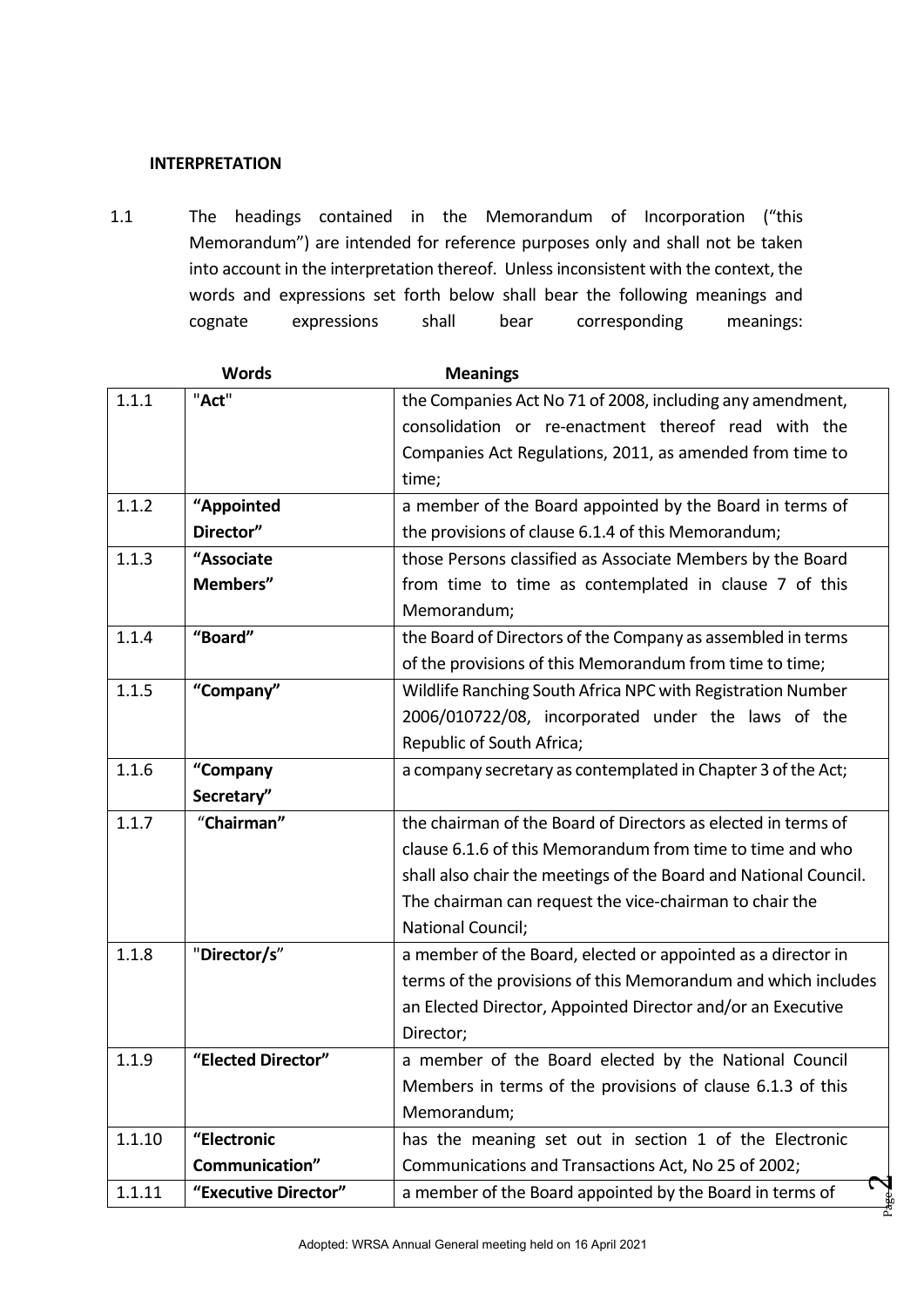|        |                              | the provisions of clause 6.1.5 of this Memorandum;            |  |
|--------|------------------------------|---------------------------------------------------------------|--|
| 1.1.12 | "Income Tax Act"             | the Income Tax Act, No 58 of 1962, including any              |  |
|        |                              | amendment, consolidation or re-enactment thereof;             |  |
| 1.1.13 | "Managing Director"          | the chief executive or managing director of the Company       |  |
|        |                              | appointed in terms of clause 6.1.5 of this Memorandum, or     |  |
|        |                              | any person authorised to act in his/her place from time to    |  |
|        |                              | time, and includes a person authorised by the Board to carry  |  |
|        |                              | out any of the duties of the Managing Director;               |  |
| 1.1.14 | "Members"                    | includes Regional Members (of which National Council          |  |
|        |                              | Members will be a part of) and Associate Members, but does    |  |
|        |                              | not refer to members as contemplated in the Act;              |  |
| 1.1.15 | "membership"                 | refers to membership of Regional Members (which includes      |  |
|        |                              | National Council Members) and Associate Members, unless       |  |
|        |                              | otherwise specified;                                          |  |
| 1.1.16 | "the/this                    | the Memorandum of Incorporation of the Company as             |  |
|        | Memorandum"                  | contained in this document and amended from time to time;     |  |
| 1.1.17 | "National Council"           | the assembly of National Council Members of the Company       |  |
|        |                              | shall be known as the National Council, as referred to in     |  |
|        |                              | clause 4.4.1 of this Memorandum;                              |  |
|        |                              |                                                               |  |
| 1.1.18 | "National Council            | all National Council Members whose names shall be recorded    |  |
|        | <b>Members"</b>              | in the Register of Members as contemplated in item 1(9) of    |  |
|        |                              | Schedule 1 to the Act and who shall be the statutory          |  |
|        |                              | members of the Company as contemplated in the Act;            |  |
| 1.1.19 | "NPO Act"                    | the Non-Profit Organisations Act, No 71 of 1997, including    |  |
|        |                              | any amendment, consolidation or re-enactment thereof;         |  |
| 1.1.20 | "Ordinary                    | a resolution adopted with the support of more than 50% (fifty |  |
|        | <b>Resolution"</b>           | percent) of the voting rights exercised on the resolution;    |  |
| 1.1.21 | "Person"                     | any natural persons, company or body corporate, a statutory   |  |
|        |                              | body, a partnership or an association of persons, as the case |  |
|        |                              | may be;                                                       |  |
| 1.1.22 | "PBO"                        | a Public Benefit Organisation as defined in the Income Tax    |  |
|        |                              | Act;                                                          |  |
| 1.1.23 | "PBO Requirements"           | the requirements set out in section 30 of the Income Tax Act, |  |
|        |                              | as read with the Ninth Schedule to the Income Tax Act;        |  |
| 1.1.24 | "Province/s"                 | the provinces of the Republic of South Africa as demarcated   |  |
|        |                              | and determined from time to time by the Constitution of the   |  |
|        |                              | Republic of South Africa, 1996 and the Schedules thereto;     |  |
| 1.1.25 | "Regional<br><b>Interest</b> | an interest group formally established in the demarcated<br>S |  |
|        | Group"                       | geographical area/s as provided for in clause 3.3 of this     |  |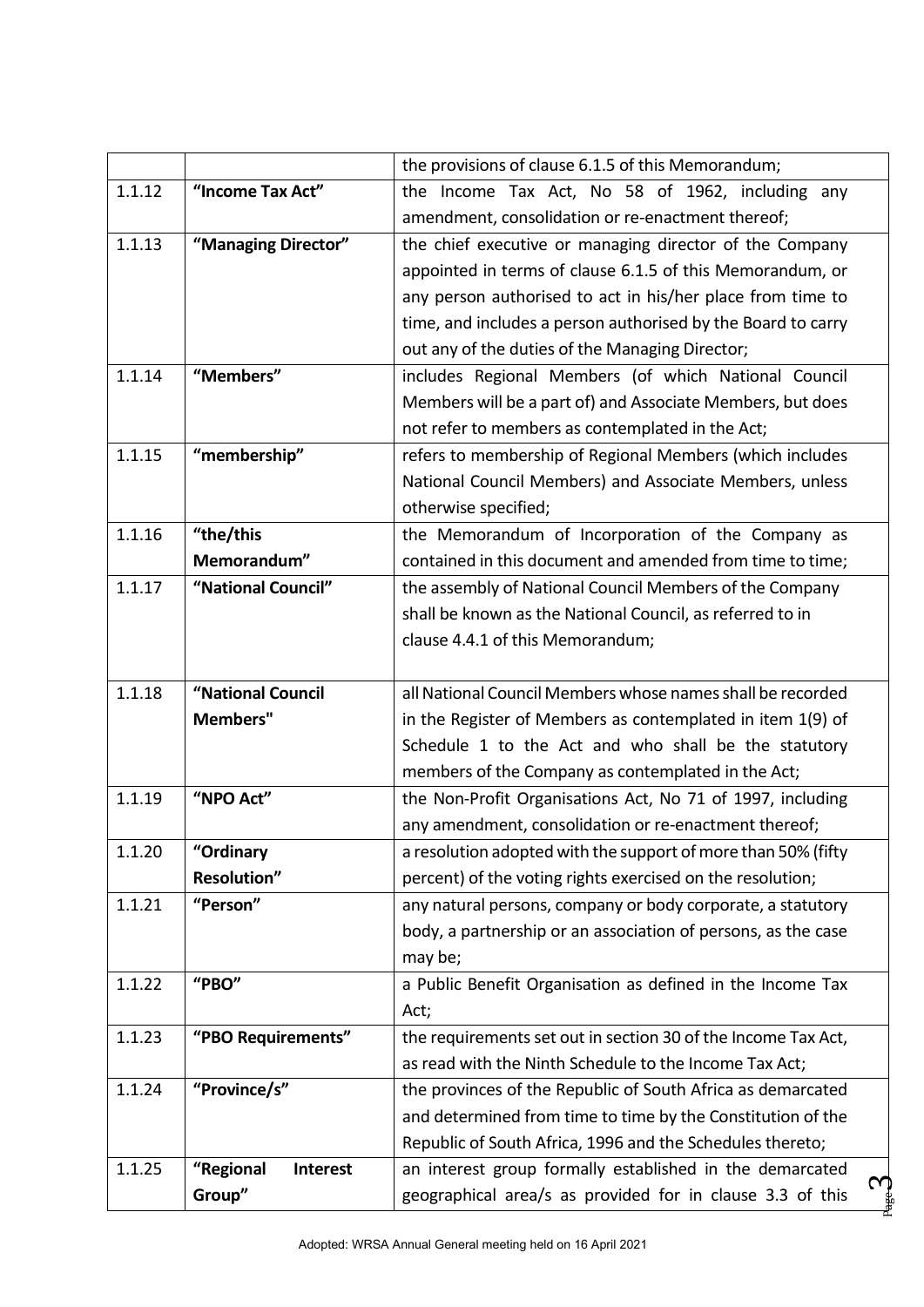|        |                              | Memorandum;                                                  |
|--------|------------------------------|--------------------------------------------------------------|
| 1.1.26 | "Regional<br><b>Interest</b> | a committee established for a Regional Interest Group in     |
|        | <b>Group Committee"</b>      | terms of clause 3.4 of this Memorandum;                      |
| 1.1.27 | "Regional<br><b>Interest</b> | the regulations governing the affairs of a Regional Interest |
|        | <b>Group Regulations"</b>    | Group and the Regional Interest Group Committee as           |
|        |                              | approved and/or reviewed and amended by the Board from       |
|        |                              | time to time;                                                |
| 1.1.28 | "Regional Members"           | members of Regional Interest Groups that have been           |
|        |                              | registered as members in terms of the Regional Interest      |
|        |                              | <b>Group Regulations;</b>                                    |
| 1.1.29 | "the Republic"               | the Republic of South Africa or the territory comprised      |
|        |                              | therein from time to time;                                   |
| 1.1.30 | "Special Resolution"         | a resolution adopted with the support of at least 75%        |
|        |                              | (seventy five percent) of the voting rights exercised on the |
|        |                              | resolution;                                                  |
| 1.1.31 | "Vice-Chairman"              | the vice- chairman of the Board of Directors as elected in   |
|        |                              | terms of clause 6.1.6 of this Memorandum from time to time.  |
|        |                              | The Vice-Chairman can be requested by the Chairman to        |
|        |                              | chair the National Council                                   |

- 1.2 Unless the context otherwise requires
	- 1.1.1 words importing the singular number shall include the plural number and *vice versa*;
	- 1.1.2 words importing the masculine gender shall include the feminine gender and *vice versa*;
	- 1.1.3 words importing natural persons shall include firms and corporate bodies;
	- 1.1.4 where any number is referred to in numerals and words, should any conflict between the two arise, the words shall prevail;
	- 1.1.5 the word "meeting" shall include an adjourned meeting;
	- 1.1.6 any reference to any provision of the Act shall include such provision as it may be modified or re-enacted from time to time;
	- 1.1.7 words and expressions defined in the Act and which are not defined herein shall have the meanings given to them in the Act; and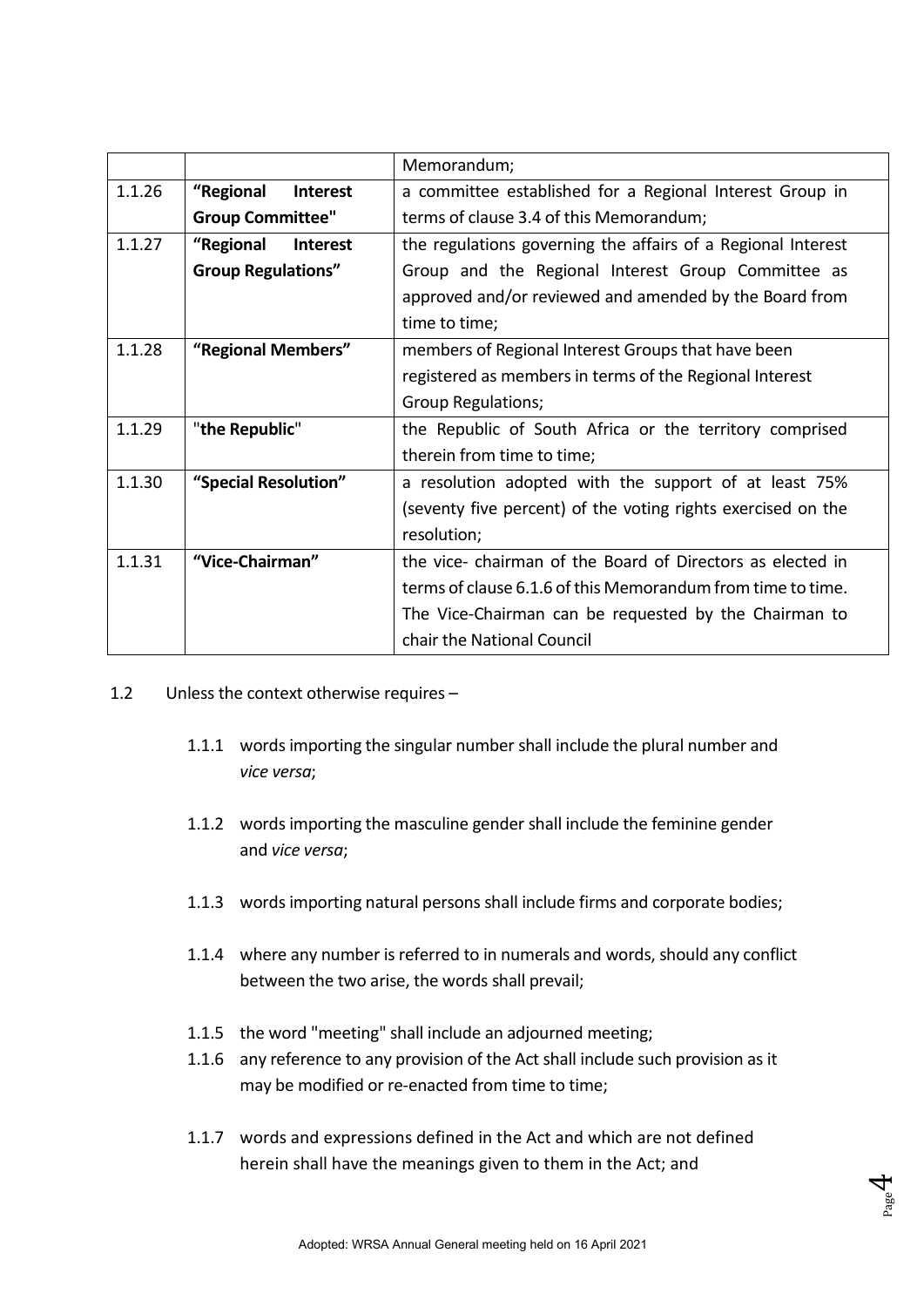- 1.1.8 a reference to a section by number refers to the corresponding section of the Act as at the date on which this Memorandum of Incorporation is adopted.
- 1.2 If any provision of a definition is a substantive provision conferring rights or imposing obligations, effect shall be given to it as if it were a substantive clause in the body of the Memorandum, notwithstanding that it is only contained in the interpretation clause.

### **2 INCORPORATION AND NATURE OF THE COMPANY**

### 2.1 **Non-Profit Company with Members**

- 2.1.1 The Company is a pre-existing company as defined in the Act and, as such, continues to exist as a non-profit company with members as if it had been incorporated and registered in terms of the Act. This Memorandum shall replace any previous memorandum of incorporation of the Company in its entirety with effect from the date of filing of the Notice of Amendment as contemplated in section 16(9)(b)(i) of the Act.
- 2.1.2 The memorandum of incorporation in the prescribed form as contemplated in section 13(1)(1)(i) of the Act shall not apply to the Company.
- 2.1.3 The Company is incorporated in accordance with and governed by:
	- 2.1.3.1 the alterable provisions of the Act that are applicable to non-profit companies, subject to the limitations, extensions, variations or substitutions set out in this Memorandum;
	- 2.1.3.2 the unalterable provisions of the Act that are applicable to non-profit companies, save to the extent that this Memorandum does not impose on the Company a higher standard, greater restriction, longer period of time or similarly more onerous requirement; and
	- 2.1.3.3 the provisions of this Memorandum.

### 2.2 **Purpose and Objects of the Company**

2.2.1 The Company has been incorporated with the purpose of representing the national and international interests of the industry related to the sustainable breeding, conservation, production and marketing of wildlife in the Republic.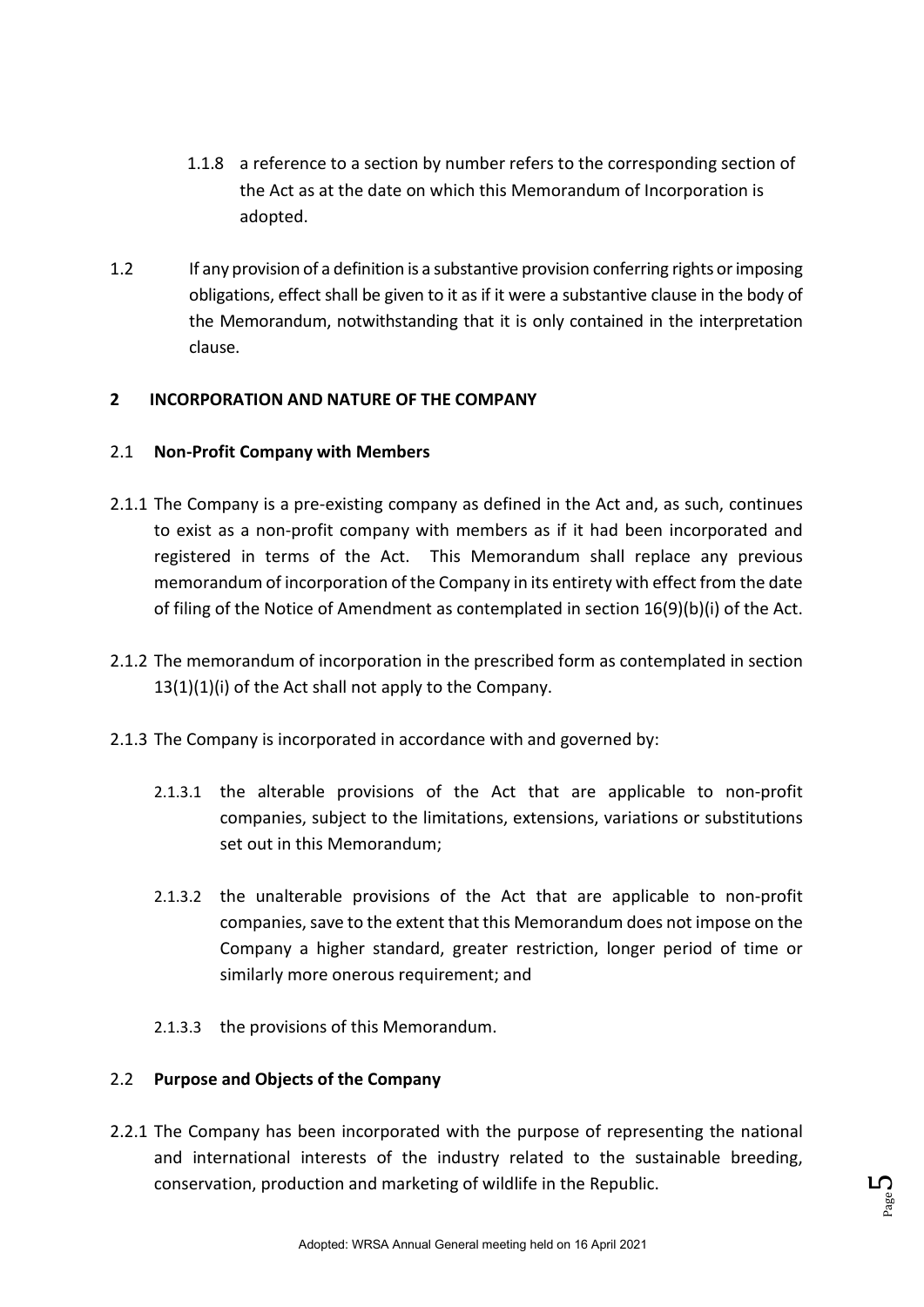- 2.2.2 The objectives of the Company are to-
	- 2.2.2.1 function as an integral part of the framework of the Green Economy as prescribed by the state and international agencies;
	- 2.2.2.2 advance sustainable wildlife production and utilisation of same as a viable, economic activity. Utilisation includes hunting, breeding of wildlife (production), meat production, ecotourism and wildlife for both local and international markets;
	- 2.2.2.3 act as the national representative organisation of the wildlife ranching industry in South Africa and to promote, serve and protect its interests;
	- 2.2.2.4 facilitate the development of a South African brand name for the production and marketing of wildlife meat, in order to ensure its economic sustainability through local and international markets and points of sale;
	- 2.2.2.5 maintain a code of conduct, disciplinary code and procedures and notes for best practice for Members, which shall be maintained by each Member (paying or non-paying) at acceptance of WRSA membership;
	- 2.2.2.6 operate as a national liaison body and negotiator between the organised wildlife industry, government and other stakeholders;
	- 2.2.2.7 support land redistribution and the establishment of emerging black wildlife ranchers and to actively co-operate with economically sustainable initiatives;
	- 2.2.2.8 promote research, knowledge and technological development with regard to flora and wildlife as well as the management thereof, in order to promote the economic utilisation of wildlife production;
	- 2.2.2.9 provide guidance and counselling in wildlife production and utilisation, to discuss related matters with the members and given their mandate, formulate decisions and to take the necessary actions to implement such decisions, with specific reference to government policies and administration;
	- 2.2.2.10 thoroughly investigate any matter concerning wildlife production and to collate, process and distribute accurate information that may be appropriate to wildlife producers;
	- 2.2.2.11 facilitate the acceptance of effective and healthy wildlife production methods;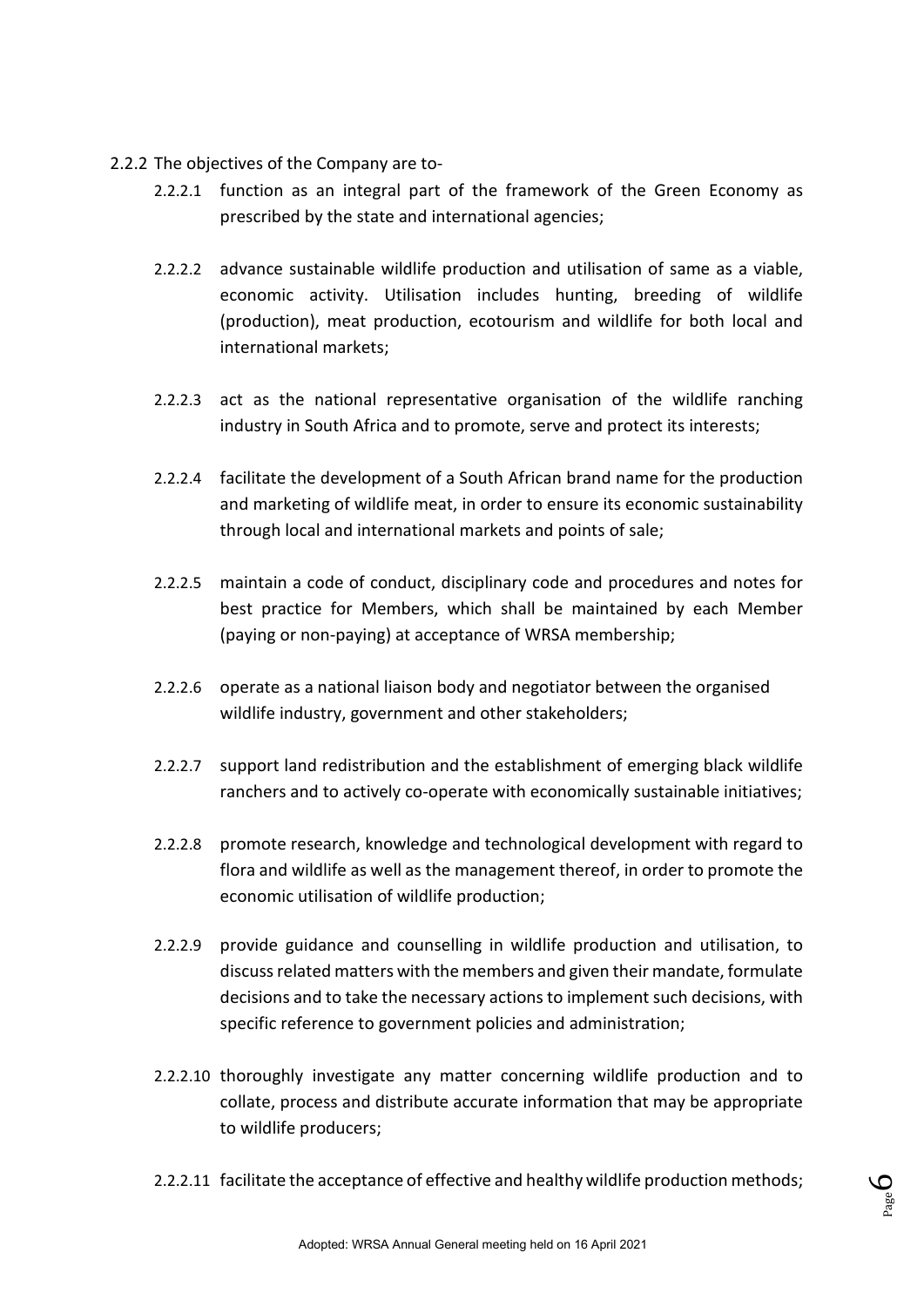- 2.2.2.12 educate the consumer through guidance, joint advertising campaigns or any other methods, in order to create a larger market for the utilisation of wildlife;
- 2.2.2.13 utilise the legal system in order to protect and advance the rights and interests of its members and the industry;
- 2.2.2.14 associate with other stakeholder groups/organisations in a manner as determined by the board of directors;
- 2.2.2.15 organise and host international or local meetings, seminars, open days or conferences to present papers/dissertations on the wildlife industry, discuss subjects pertaining to the wildlife industry and make recommendations regarding matters that require joint actions;
- 2.2.2.16 address and advance Black Economic Empowerment (BEE) and to actively campaign for the advancement of training and development of employers and employees in the industry;
- 2.2.2.17 facilitate the promotion of sound labour practices and occupational health and safety in the wildlife industry; and
- 2.2.2.18 do all such things as are required for the achievement and/or furtherance of the above stated objectives of the Company.

### 2.3 **Limitation of Liabilities and Undertaking**

- 2.3.1 No person shall, subject to the provisions of section 77 and other relevant sections of the Act, solely by reason of being an incorporator, Member, Director or prescribed officer of the Company, be liable for any liabilities or obligations of the Company.
- 2.3.2 Every Member, Director and officer of the Company undertakes to at all times act in the best interest of the Company and to comply with the provisions of any policy implemented by the Board from time to time to address conflicts and potential conflicts of interests.

### 2.4 **Powers and Capacity of the Company**

- 2.4.1 The Company has all the legal powers and capacity contemplated in the Act, and no provision contained in this Memorandum should be interpreted or construed as negating, limiting or restricting those powers in any way whatsoever.
- 2.4.2 The legal powers and capacity of the Company are not subject to any restrictions, limitation or qualifications, as contemplated in section 19(1)(b)(ii) of the Act.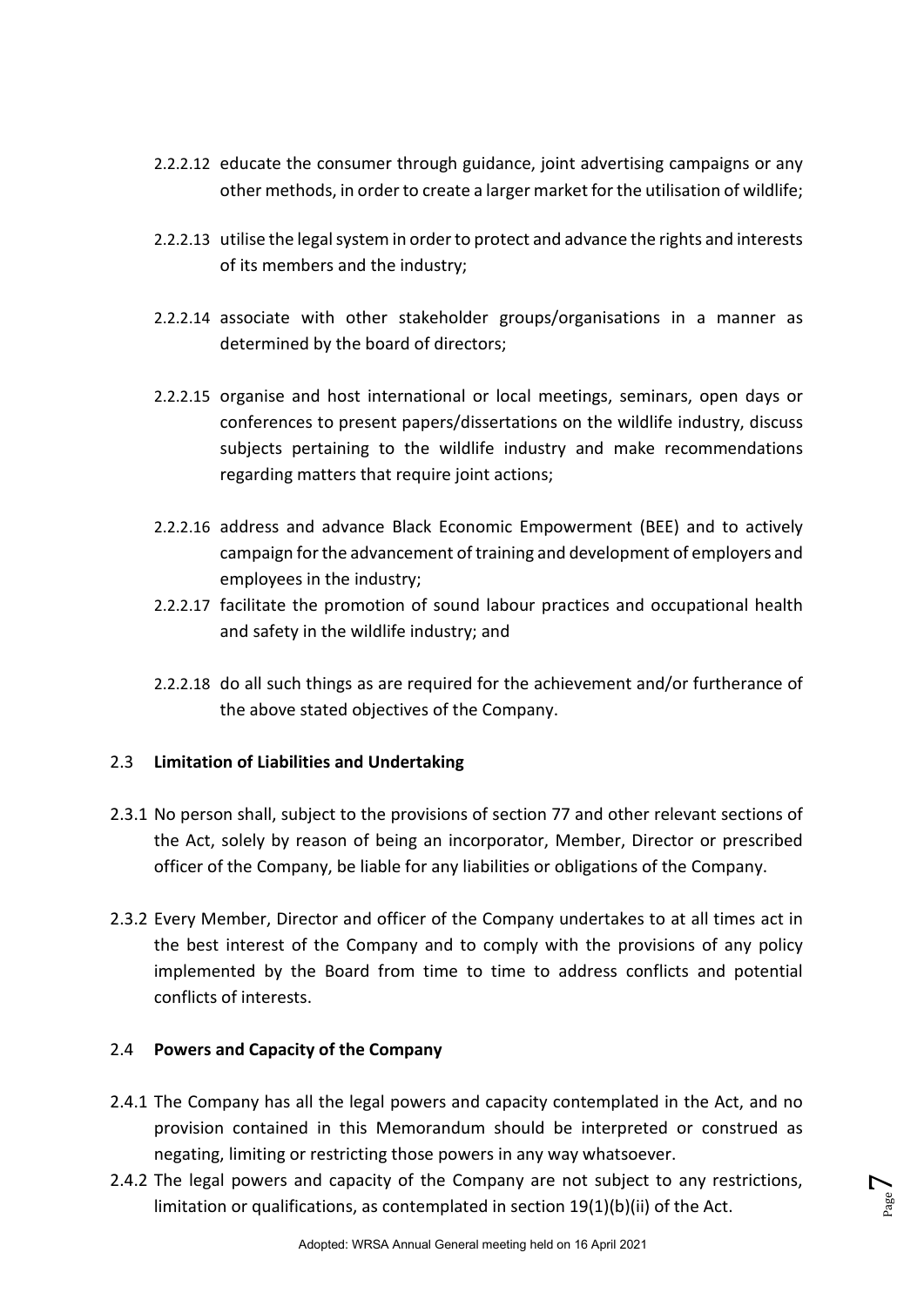2.4.3 The Company is a non-profit company and, accordingly, the Company:

- 2.4.3.1 must apply all of its assets and income, however derived, to advance its stated objects set out in clause 2.2.2 above; and
- 2.4.3.2 subject to clause 2.4.3.1 above, may:
	- (a) acquire and hold securities issued by a profit company; or
	- (b) directly or indirectly, alone or with any other person, carry on any business, trade or undertaking consistent with or ancillary to its stated objects.
- 2.4.3.3 may not:
	- (a) amalgamate or merge with, or convert to, a profit company; or
	- (b) dispose of any part of its assets, undertaking or business to a profit company, other than for fair value, except to the extent that such a disposition of an asset occurs in the ordinary course of the activities of the Company.
- 2.4.4 Any proposal by the Company to:
	- 2.4.4.1 dispose of all or the greater part of its assets or undertaking; or
	- 2.4.4.2 amalgamate or merge with another non-profit company;

must be submitted to the National Council Members for approval, in a manner comparable to that required of profit companies in accordance with sections 112 and 113 of the Act respectively.

- 2.4.5 The Company may not provide a loan to, or secure a debt or obligation of, or otherwise provide direct or indirect financial assistance to a Director of the Company or a director of a related or inter-related company, or to a person related to any such Director. For purposes of this clause, "related" and "inter-related" shall have the meanings ascribed thereto in section 2 of the Act. The provision of this clause does not prohibit a transaction if:
	- 2.4.5.1 it is in the ordinary course of the Company's business and for fair value;
	- 2.4.5.2 it constitutes an accountable advance to meet:
		- (a) legal expenses in relation to a matter concerning the Company; or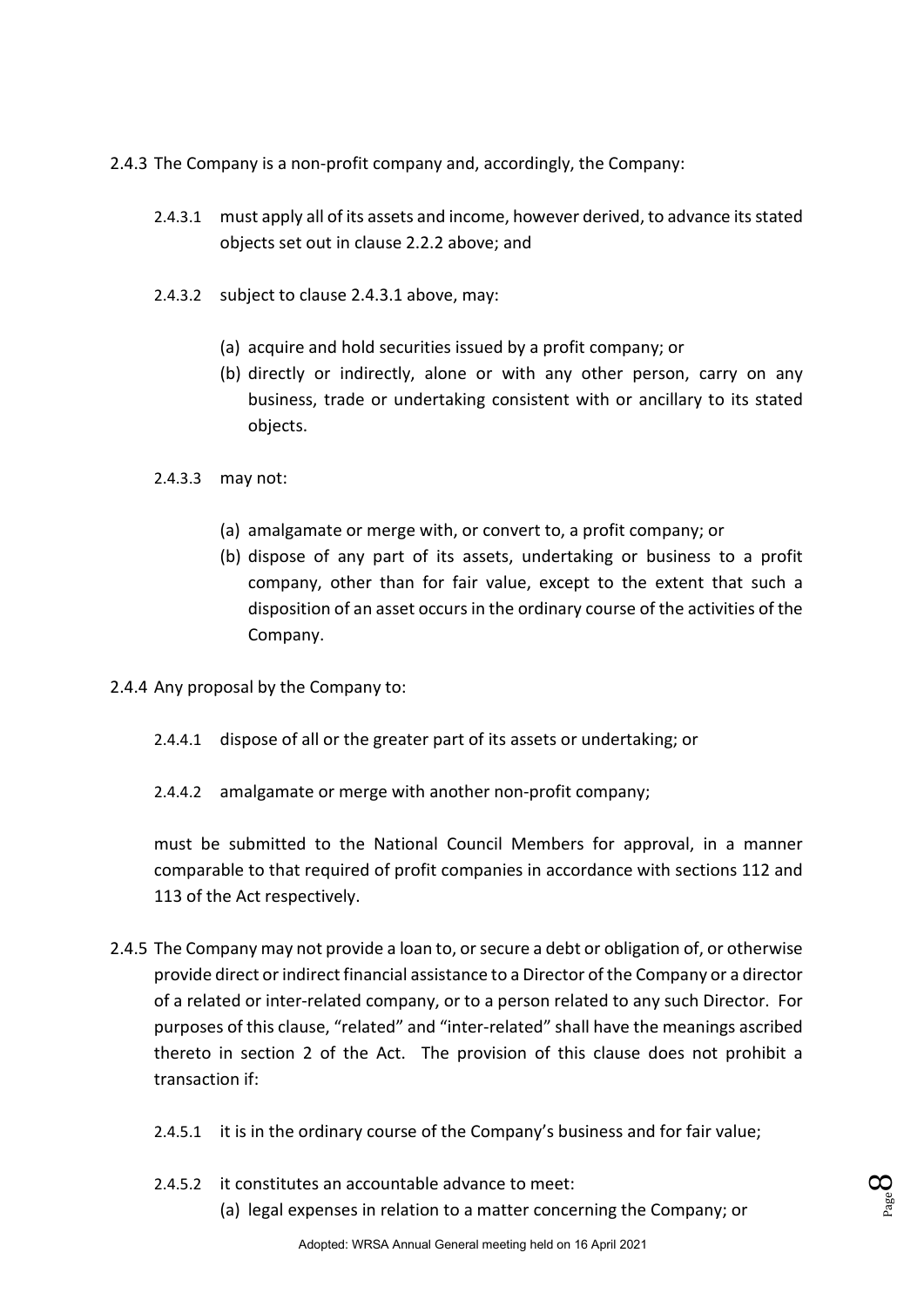- (b) anticipated expenses to be incurred by the individual on behalf of the Company;
- 2.4.5.3 it is to defray the individual's expenses for removal at the Company's request; or
- 2.4.5.4 it is in terms of an employee benefit scheme generally available to all employees or a specific class of employees of the Company.

### 2.5 **Special Conditions**

- 2.5.1 The Company shall ensure that all of its activities are directed to the furtherance of its objective.
- 2.5.2 The Company shall utilise the whole of its funds for the objectives for which it has been established and for all purposes ancillary thereto.
- 2.5.3 The Company must not directly or indirectly, pay any portion of its income or transfer any of its assets, regardless of how the income or asset was derived, to any Person who is or was an incorporator of the Company, or who is a Member or Director, or person appointing a Director, of the Company, except as:
	- 2.5.3.1 reasonable remuneration for goods delivered or services rendered to, or at the direction of, the Company; or
	- 2.5.3.2 payment of, or reimbursement for, expenses incurred to advance a stated object of the Company; or
	- 2.5.3.3 as a payment of an amount due and payable by the Company in terms of a *bona fide* agreement between the Company and that person or another; or
	- 2.5.3.4 as a payment in respect of any rights of that Person, to the extent that such rights are administered by the Company in order to advance a stated object of the Company; or
	- 2.5.3.5 in respect of any legal obligation binding on the Company.

### 2.6 **Dissolution of the Company**

Upon dissolution of the Company or its winding-up, the net assets of the Company must be distributed in the manner as set out herein. Despite any provision in any law

Page  $\sigma$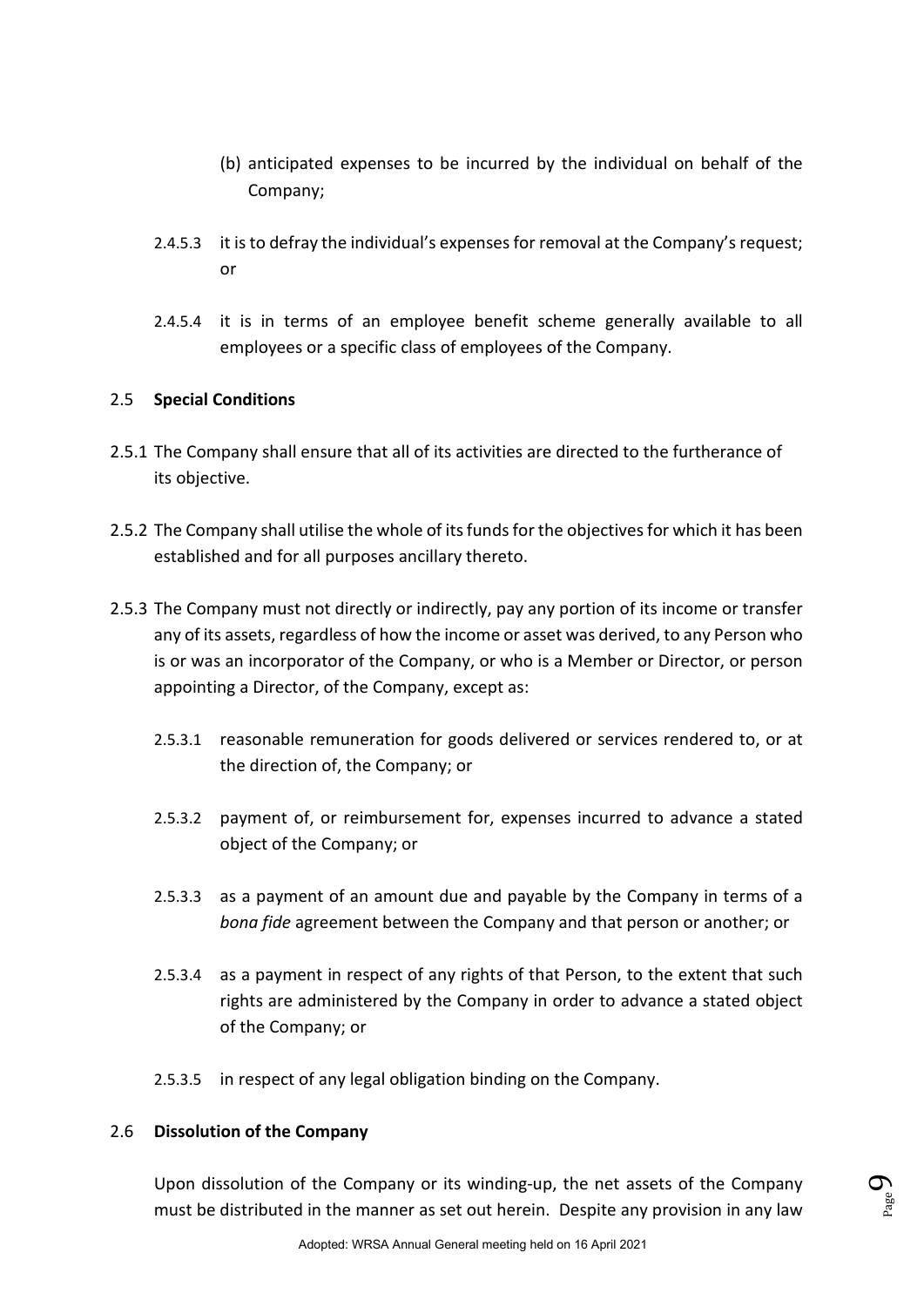or agreement to the contrary, upon the winding-up or dissolution of the Company:

- 2.6.1 no past or present Member or Director of the Company, or Person appointing a Director of the Company, is entitled to any part of the net value of the Company after its obligations and liabilities have been satisfied; and
- 2.6.2 the entire net value of the Company must be distributed to one or more non-profit companies, registered external non-profit companies carrying on activities within the Republic, voluntary associations or non-profit trusts:
	- 2.6.2.1 which are PBO's approved as such in terms of and for purposes of the Income Tax Act, only if the Company is a PBO at the time of dissolution;
	- 2.6.2.2 having objects similar to or aligned with the Company's main object; and
	- 2.6.2.3 as determined:
		- (a) by the National Council Members or the Directors, at or immediately before the time of the Company's dissolution; or
		- (b) in the absence thereof, by a court of law as contemplated in the Act.

### 2.7 **NPO Requirements**

- 2.7.1 The Members and office bearers of the Company shall have no rights in the property or assets of the Company solely by virtue of their being Members or office bearers.
- 2.7.2 The Company's financial transactions must be conducted by means of a bank account.

### 2.8 **PBO Requirements**

- 2.8.1 Notwithstanding anything to the contrary contained in this Memorandum, for as long as the Company is registered as a PBO, the Company and the Board shall procure that the Company will comply with the PBO Requirements in order to maintain the Company's eligibility for tax-exempt status in terms of section  $10(1)(cN)$  of the Income Tax Act.
- 2.8.2 In order for the Company to comply with the requirements relevant to a PBO and for the period while it is so registered, it is expressly agreed that: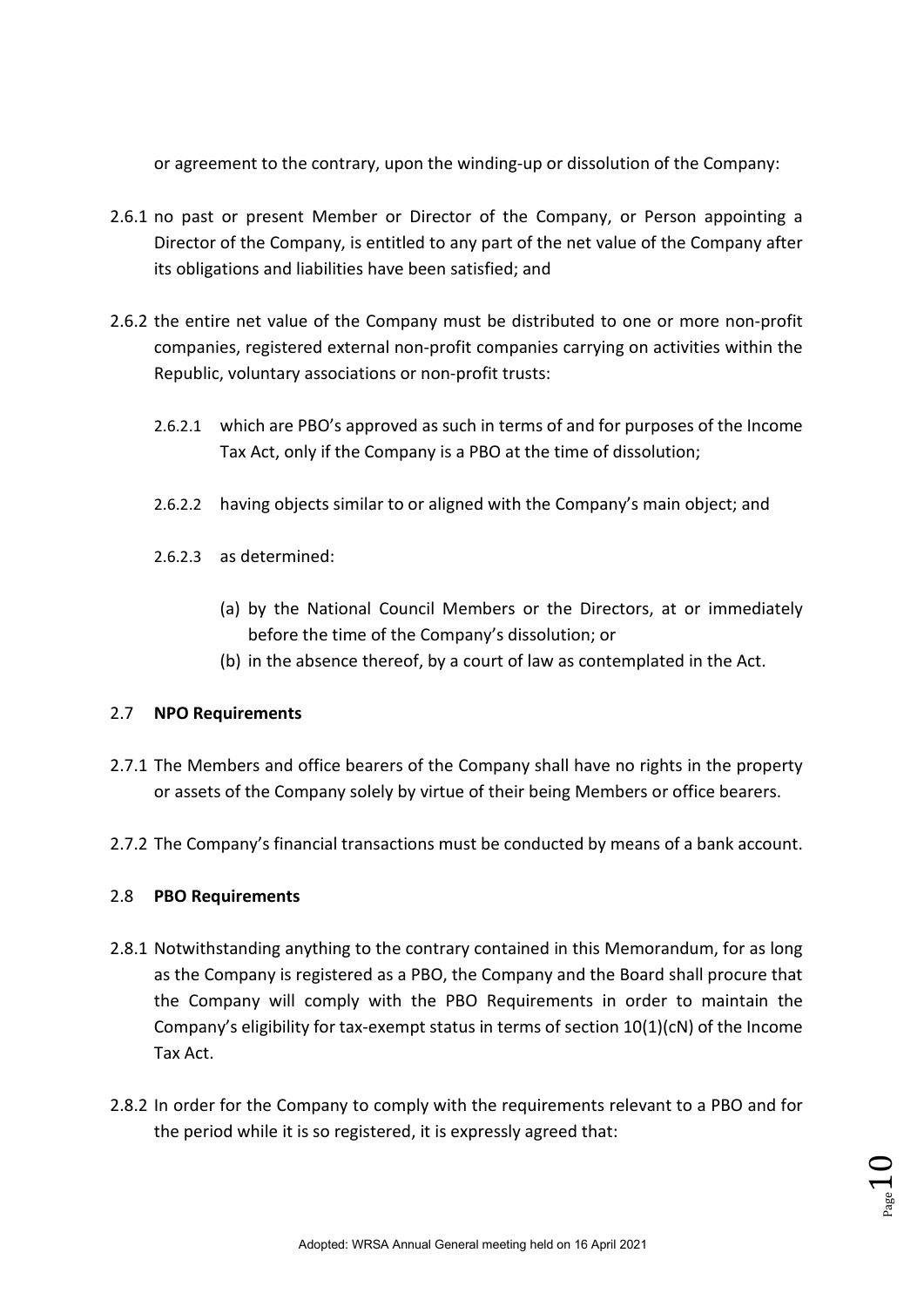- 2.8.2.1 the sole object of the Company as described in this Memorandum shall at all times be to carry on one or more public benefit activity as defined in section 30(1) of the Income Tax Act;
- 2.8.2.2 no activity will directly or indirectly promote the economic self-interest of any fiduciary or employee of the Company otherwise than by way of reasonable remuneration;
- 2.8.2.3 at least 3 (three) directors will not be connected persons in relation to each other and no single director shall directly or indirectly control the decisionmaking powers relating to the Company;
- 2.8.2.4 the Company will not directly or indirectly distribute any of its funds to any person (otherwise than in the course of undertaking any public benefit activity) and the assets and funds of the Company will solely be used for the objects for which it was established;
- 2.8.2.5 no remuneration will be paid to any employee, office bearer or other person which in the opinion of the Board is excessive, having regard to what is reasonable in the sector in relation to the service rendered and that the Company will not benefit any person economically in a manner which is inconsistent with the Company's objects;
- 2.8.2.6 the Company is prohibited from accepting any donation which is revocable at the instance of the donor for reasons other than material failure to conform to the designated purposes and conditions of such donation;
- 2.8.2.7 Company will submit to the Commissioner a copy of any amendment to this Memorandum; and
- 2.8.2.8 to the extent that the Income Tax Act is amended so as to delete, change or add to any of the above requirements, then this clause 2.8.2 shall be deemed to be altered to reflect such deletion, change or addition.

### 2.9 **Memorandum of Incorporation and Company Rules**

- 2.9.1 This Memorandum may be altered or amended only in the following manner:
	- 2.9.1.1 in compliance with an order of court, which amendment must be effected by resolution of the Board as set out in section 16(4) of the Act; or effected
	- 2.9.1.2 by special resolution passed by the National Council Members at a duly

 $_{\tiny{\text{Page}}}1$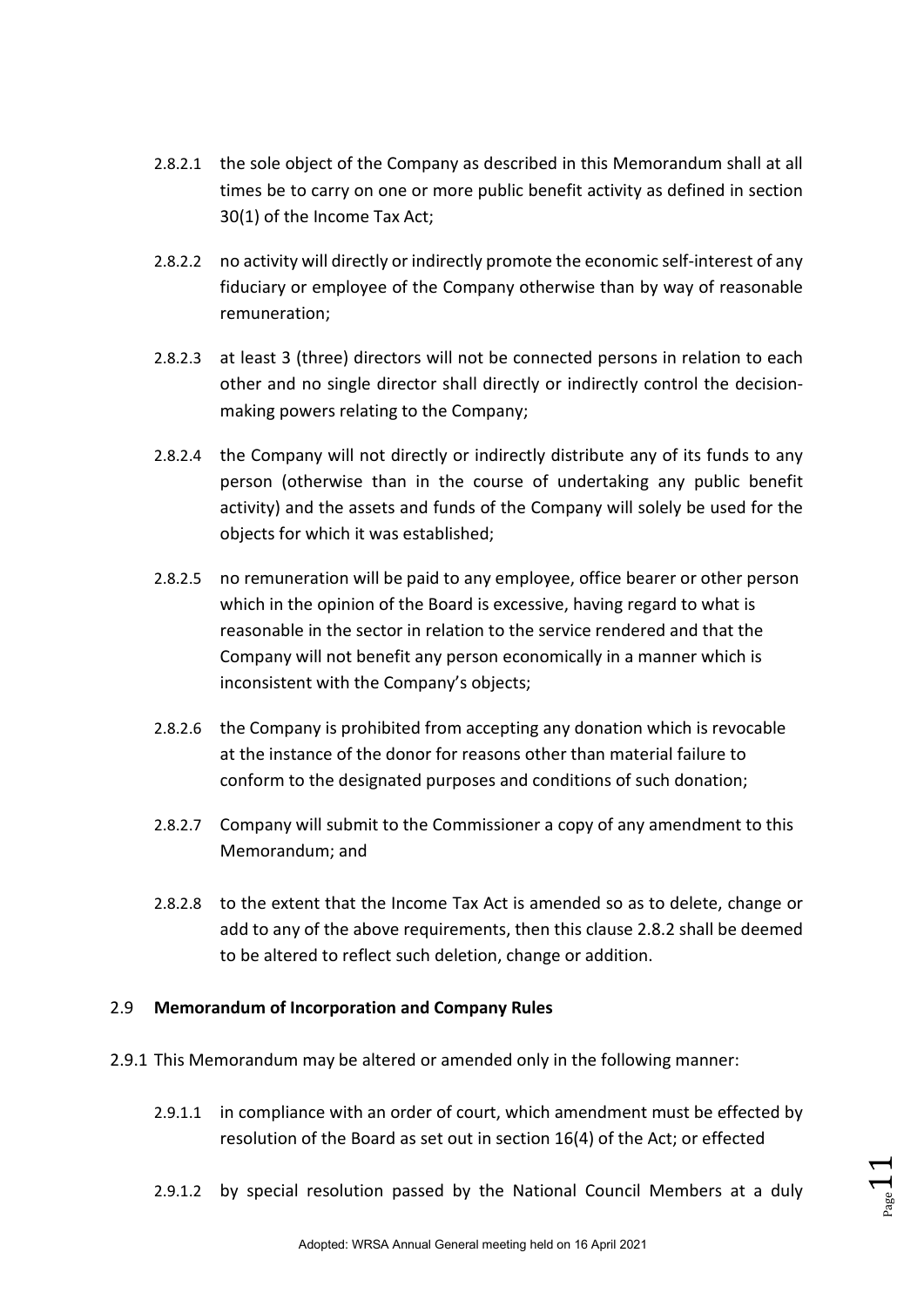convened meeting of the National Council; or

- 2.9.1.3 by a business practitioner in the event that the Company has been placed under business rescue proceedings.
- 2.9.2 The Company shall be required to submit a copy of any resolution amending this Memorandum to the relevant authority as required in terms of the provisions of the NPO Act as well as to the Commissioner for Inland Revenue as required in terms of the Income Tax Act.
- 2.9.3 The authority of the Company's Board to make rules for the Company, as contemplated in sections 15(3) to 15(5) of the Act is not limited or restricted in any manner in this Memorandum.
- 2.9.4 The Board must publish any rules made in terms of sections 15(3) to 15(5) of the Act by delivering a copy of those rules to each Member by electronic or ordinary mail.
- 2.9.5 The Board must publish any notice to alter any patent error in spelling, punctuation, reference, grammar or similar defect on the face of the Memorandum or any note to alter the rules as contemplated above, by delivering a copy of the amendments to each Member by electronic or ordinary mail.

### 2.10 **Annual Financial Statements and Auditors**

- 2.10.1 Depending on its public interest score, calculated as per Regulation 26(2) of the Act, the Company shall have its annual financial statements either independently reviewed or audited as contemplated in the Act. Notwithstanding an independent review being appropriate based on the requirements of the Act, the Board may at any time resolve to have the annual financial statements audited.
- 2.10.2 In the event of the annual financial statements being audited, the Company shall appoint an Auditor in terms of section 84(1)(c) read together with sections 90 to 93 of the Act.
- 2.10.3 A copy of the annual financial statements as approved by and signed on behalf of the Board shall be provided to National Council Members each year together with the notice of the annual general meeting.

### 2.11 **Optional provisions of the Companies Act**

2.11.1 Other than the possible election to audit its annual financial statements as per clause 2.10 above, the Company does not elect to voluntarily comply with the provisions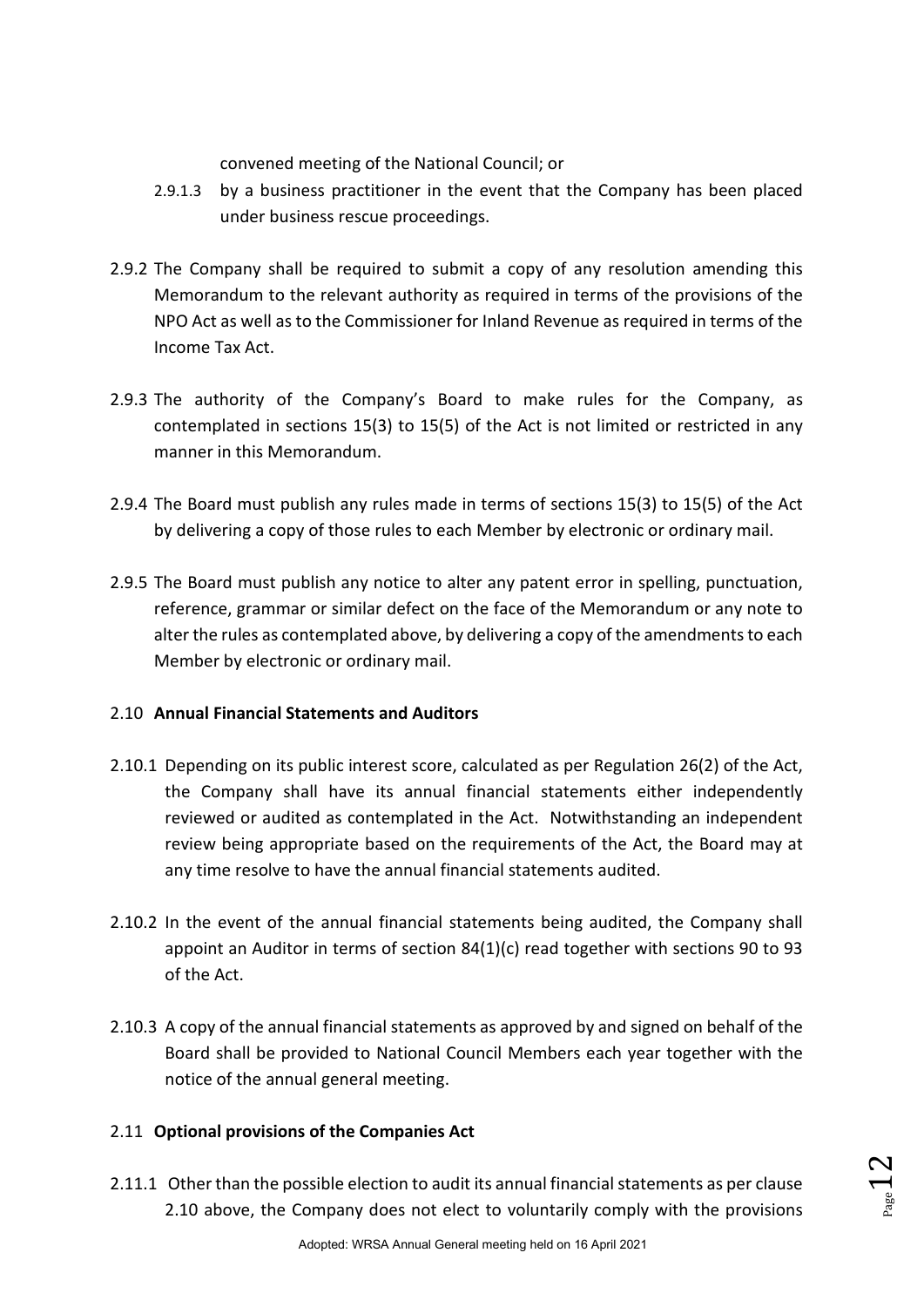relating to the appointment of the audit committee and Company Secretary as set out in Chapter 3 of the Act.

2.11.2 Notwithstanding the above, the Board may at any time and in its sole discretion appoint an audit committee as recommended in the King Report on Corporate Governance for South Africa and appoint a Company Secretary as and when deemed appropriate.

### **3 REGIONAL INTEREST GROUPS**

- 3.1 The Board shall approve the establishment of Regional Interest Groups within which the activities of the Company may be delegated and shall also define the measure of such delegation, and may revise such definition and measure of delegation from time to time. The Board shall set out the minimum requirements to be met in order for the establishment of a Regional Interest Group to be considered by the Board.
- 3.2 A Regional Interest Group Committee comprising individuals within the relevant Regional Interest Group shall be established by the Board in terms of the Regional Interest Group Regulations as defined in clause 1.1.27 above within which the Committee shall be appointed and the business of such Regional Interest Group and its Committee shall be conducted. The Board may also issue guidelines to the Regional Interest Group Committees in support of the Regulations from time to time.
- 3.3 A member of a Regional Interest Group Committee is not, by virtue of being a member of such Committee, a National Council Member or a Director of the Company nor deemed to be such nor may he act as if he is Director of the Company and his power and authority shall be limited to activities that relate to the particular affairs of the Regional Interest Group of which he is a Regional Interest Group Committee member.
- 3.4 Notwithstanding the above, a member of a Regional Interest Group Committee may from time to time be formally elected or appointed as a Director by the National Council or the Board as provided for in this Memorandum.
- 3.5 A person that meets the stated requirements to be a Regional Member may apply for membership to the office of the Company (For attention: The Chief Executive Officer or relevant official delegated by the Board to receive membership applications). Such application and the processing thereof shall be as per the Regional Interest Group Regulations. The Chief Executive Officer of the Company or relevant official delegated by the Board to receive and process membership applications, shall in respect of each Regional Interest Group maintain a register of the Regional Members in the manner as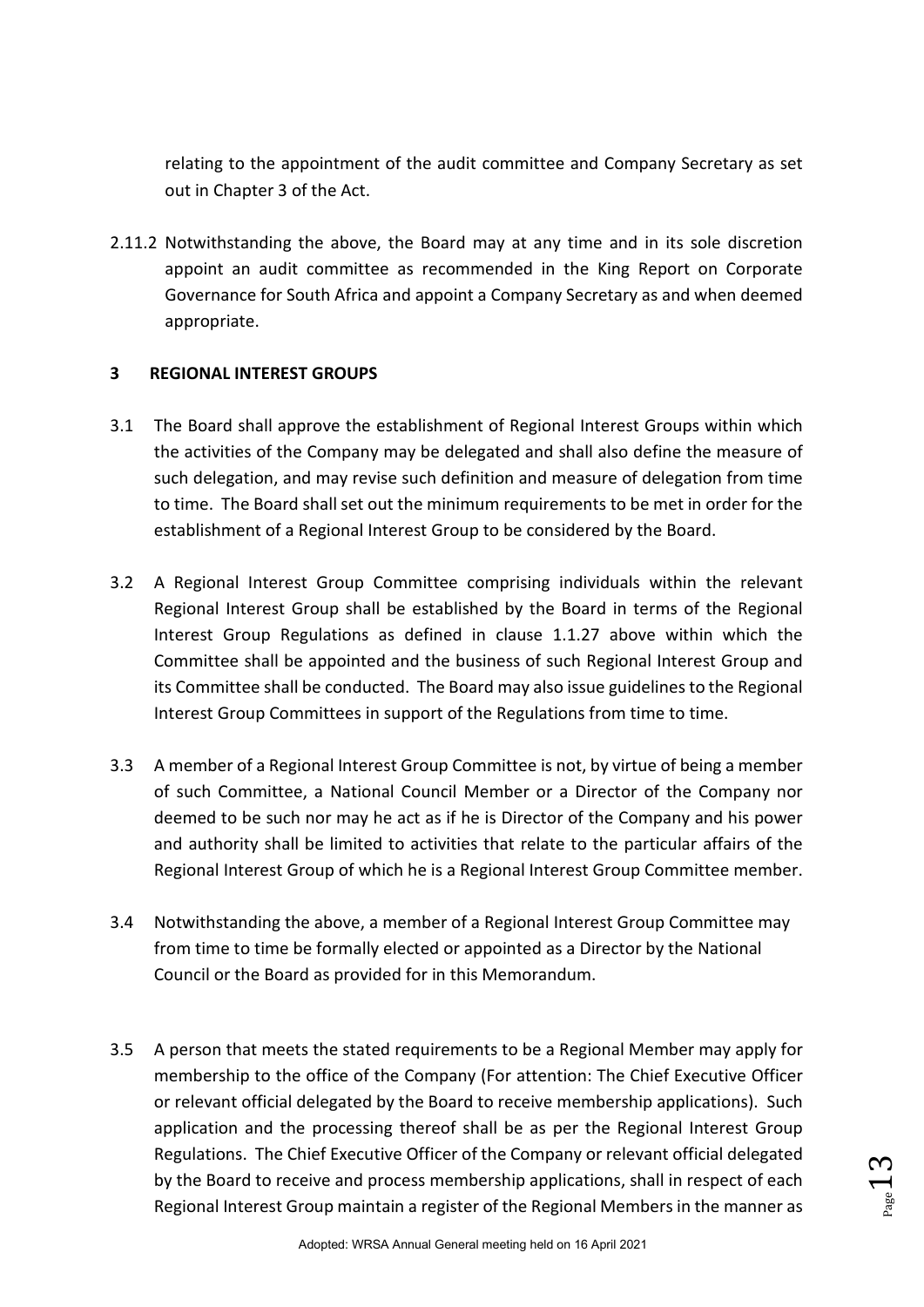contemplated in the said Regulations.

3.6 From the pool of Regional Members that are in good standing (fully paid up and not subject to the Company's disciplinary processes), a Regional Interest Group Committee shall be established for each Regional Interest Group as per the Regional Interest Group Regulations.

### **4 NATIONAL COUNCIL**

### 4.1 **Statutory Members of the Company**

- 4.1.1 As contemplated in item 4(1) of Schedule 1 to the Act, the Company shall have statutory members, referred to as "National Council Members" and shall at all times maintain a register of such National Council Members at its registered office as required by the Act.
- 4.1.2 Each National Council Member shall have 1 (one) vote in respect of any matter to be decided upon by the National Council Members and each National Council Member shall have all such rights as prescribed by the Act, including the right to information as provided for in section 26(1) of the Act, unless otherwise provided in this Memorandum.
- 4.1.3 There shall be no application process for membership as a National Council Member and individuals shall be nominated and elected as National Council Members as contemplated in clause 4.4.2.

### 4.2 **Qualifications for Membership of National Council**

A National Council Member shall be:

- 4.2.1 a natural person, being a citizen of the Republic or, if a foreign national, being in possession of a permanent residence permit as defined in the relevant laws; and
- 4.2.2 elected and appointed Board of Directors; and
- 4.2.3 a member of the Regional Interest Group Committee nominated as such by a Regional Interest Group Committee as contemplated in clause 4.4.2 below; and
- 4.2.4 a provincial chairman of any of the provinces within South Africa, as elected by the Regional Interest Group chairmen of the specific province and confirmed by the Board;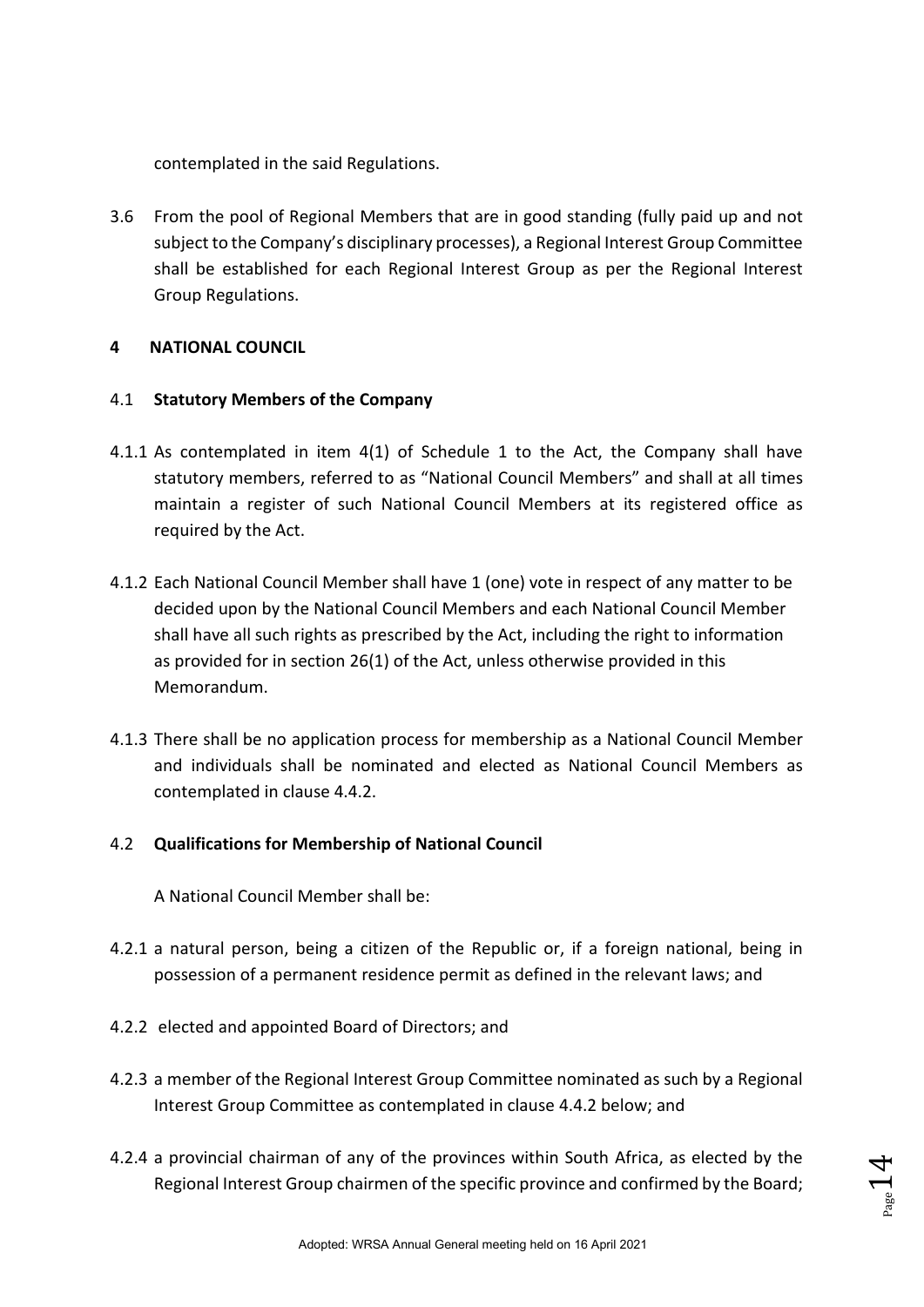4.2.5 evaluated and approved by the Board based on the "fit and proper test" as determined by the Board from time to time.

Notwithstanding the above, there shall be no adverse discrimination as far as National Council membership is concerned on the grounds of race, sex, religious belief, language, class or political opinion.

### 4.3 **Grounds for termination of National Council Membership**

- 4.3.1 A National Council Member shall cease to be a National Council Member upon:
	- 4.3.1.1 the death of the National Council Member; or
	- 4.3.1.2 the withdrawal of the nomination by the relevant Regional Interest Group Committee for whatever reason, including but not limited to the National Council Member not being in good standing (fully paid up and/or not subject to the Company's disciplinary processes) as advised to the Chairman of the National Council in writing by the Regional Interest Group Committee who had nominated the said National Council Member; or
	- 4.3.1.3 the National Council Member ceasing to be a member of the Regional Interest Group Committee as advised to the Chairman of the National Council in writing by the Regional Interest Group Committee who had nominated the said National Council Member; or
	- 4.3.1.4 the expiry of the initial 3 (three) year period or any subsequent 3 (three) year period as envisaged in clauses 4.4.2.3 below, in the event of the National Council Member not being re-nominated for membership; or
	- 4.3.1.5 the National Council passing an Ordinary Resolution terminating the membership of the National Council Member as contemplated in clause 4.3.2.6 below;

whichever event occurs first. For clarification purposes, the grounds for suspension and/or termination of membership of a Regional Interest Group as contemplated in clause 4.3.1.2 shall be set out in the Regional Interest Group Committee Regulations which will include, amongst others, suspension and/or termination of membership of a Regional Interest Group Committee as a result of the member not being in good standing (in arrears with payment of membership fees and/or subject to the disciplinary processes of the Company).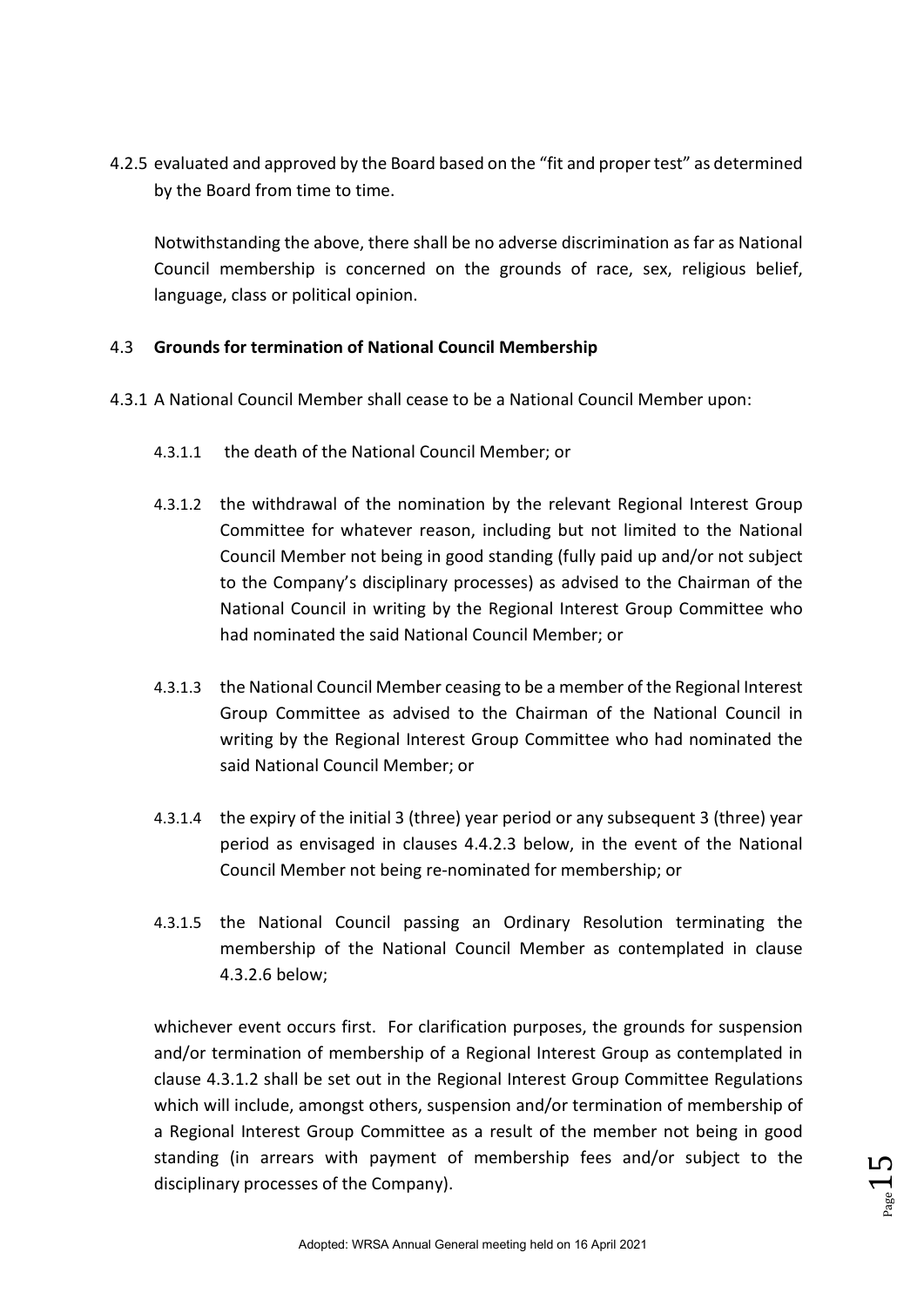- 4.3.2 Should the Board be of the opinion that the continued membership of a National Council Member would not be in the best interest of the Company, as a result of such National Council Member acting in a manner that is incompatible with the Code of Conduct of the Company as approved by the Board from time to time or that is detrimental to the work and reputation of the Company, the matter shall be dealt with as follows:
	- 4.3.2.1 prior to the Board resolving that a recommendation be submitted to the National Council to terminate the membership of a National Council Member, the said National Council Member shall be informed in writing that the Board will be considering the matter, together with detail concerning the grounds for the proposed termination of membership, and the National Council Member shall be afforded a reasonable opportunity to make a presentation to the Board, either in writing or in person at a meeting of the Board;
	- 4.3.2.2 the proposed resolution to terminate the membership of the National Council Member shall only be considered at a duly convened meeting of the Board and the Board shall at the same time consider the presentation made by the National Council Member, in writing or in person, if any, as part of its consideration of the matter;
	- 4.3.2.3 the National Council Member shall be informed in writing of the decision of the Board whether or not to recommend the termination of his/her membership within 5 (five) business days following the passing of the relevant resolution;
	- 4.3.2.4 in the event that the Board resolves to recommend the termination of membership to the National Council, such recommendation shall be tabled at the next annual general meeting of the National Council or at a special meeting of the National Council called in terms of the provisions of this Memorandum;
	- 4.3.2.5 the Board shall, together with the notice of the meeting of the National Council as contemplated in clause 4.3.2.4 above, provide all the National Council Members with a written submission, setting out the basis for the Board's recommendation and including the presentation made by the relevant National Council Member, if any;
	- 4.3.2.6 the National Council may, by Ordinary Resolution, having considered the written submission of the Board and the presentation made by the National Council Member, if any, approve the termination of membership as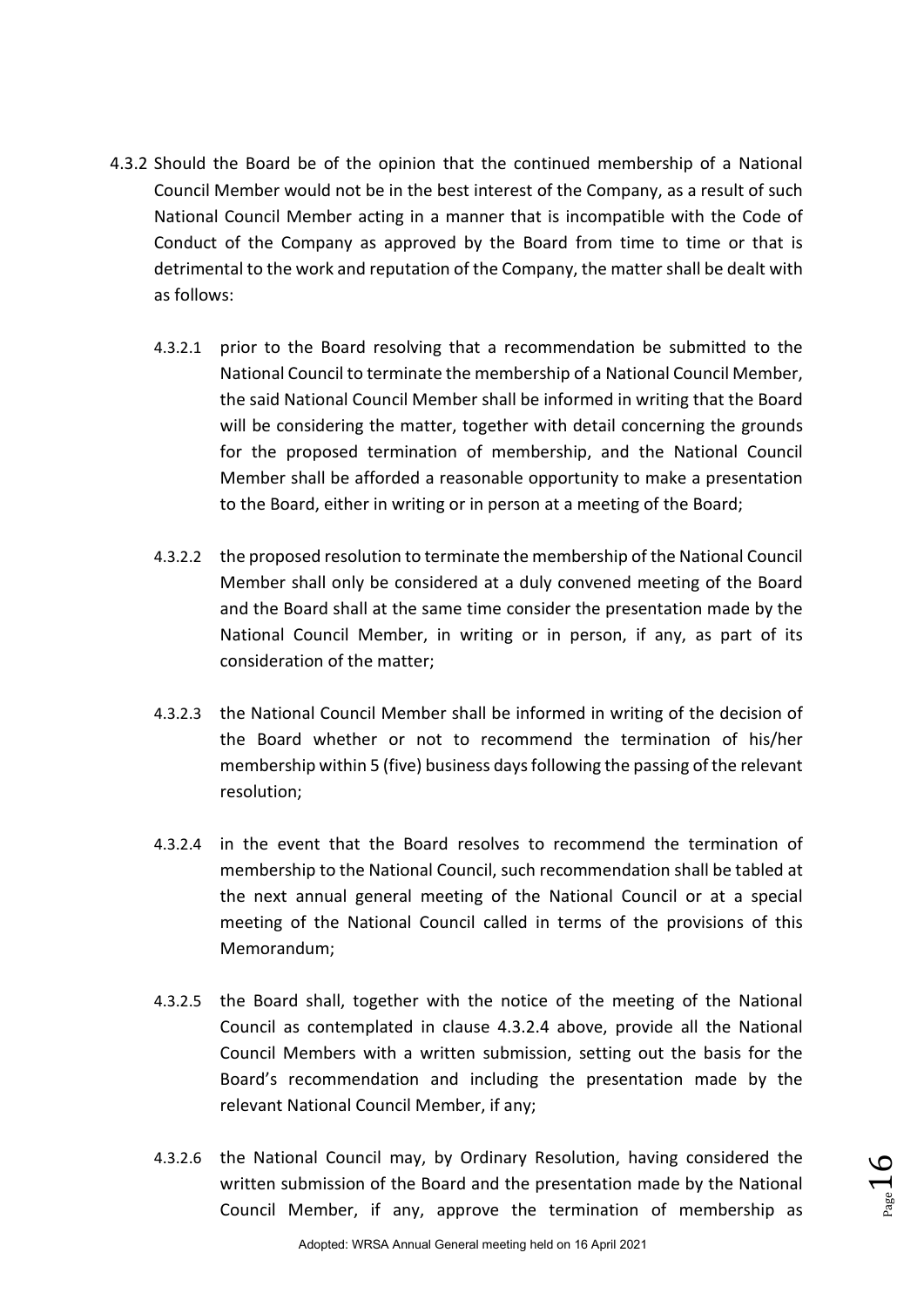recommended by the Board.

### 4.4 **National Council**

- 4.4.1 The assembly of National Council Members shall be referred to as the National Council and any reference to a meeting of the National Council shall be construed as a meeting of members of the Company as contemplated in the Act.
- 4.4.2 Subject to the provisions of clause 4.2, National Council Members, collectively referred to as the National Council, may be nominated by a Regional Interest Group Committee on the following basis:
	- 4.4.2.1 1 (one) National Council Member may be nominated if a Regional Interest Group has the minimum number of Regional Members as specified in the Regional Interest Group Regulations from time to time, calculated annually at the end of the Company's financial year; and
	- 4.4.2.2 in respect of a Regional Interest Group having more than the minimum number of Regional Members, additional National Council Members may be nominated by such Regional Interest Group, based on the formulas provided for in the Regional Interest Group Regulations and calculated annually at the end of the Company's financial year; and
	- 4.4.2.3 notwithstanding the actual date of nomination, the membership of a National Council Member nominated as contemplated above shall continue for a 3 (three) year period from 1 April of the year in which the nomination is made as contemplated herein;
	- 4.4.3 To ensure a smooth transition period from the previous to the new National Council at the time of acceptance of this Memorandum of Incorporation, current National Council members may continue serving on the National Council for the first appointment after acceptance of this Memorandum of Incorporation, with sections 4.4.3.1 and 4.4.3.2 being effecting as from the second appointment after acceptance of this Memorandum of Incorporation.
		- 4.4.3.1 National Council Members may be nominated to serve on the National Council Member may be re-nominated for 2 (two) further periods of 3 (three) years each as contemplated above, where after his membership of the National Council shall terminate; and
		- 4.4.3.2 a National Council Member whose membership of the National Council has been terminated as envisaged in clause 4.4.3.1 above may again be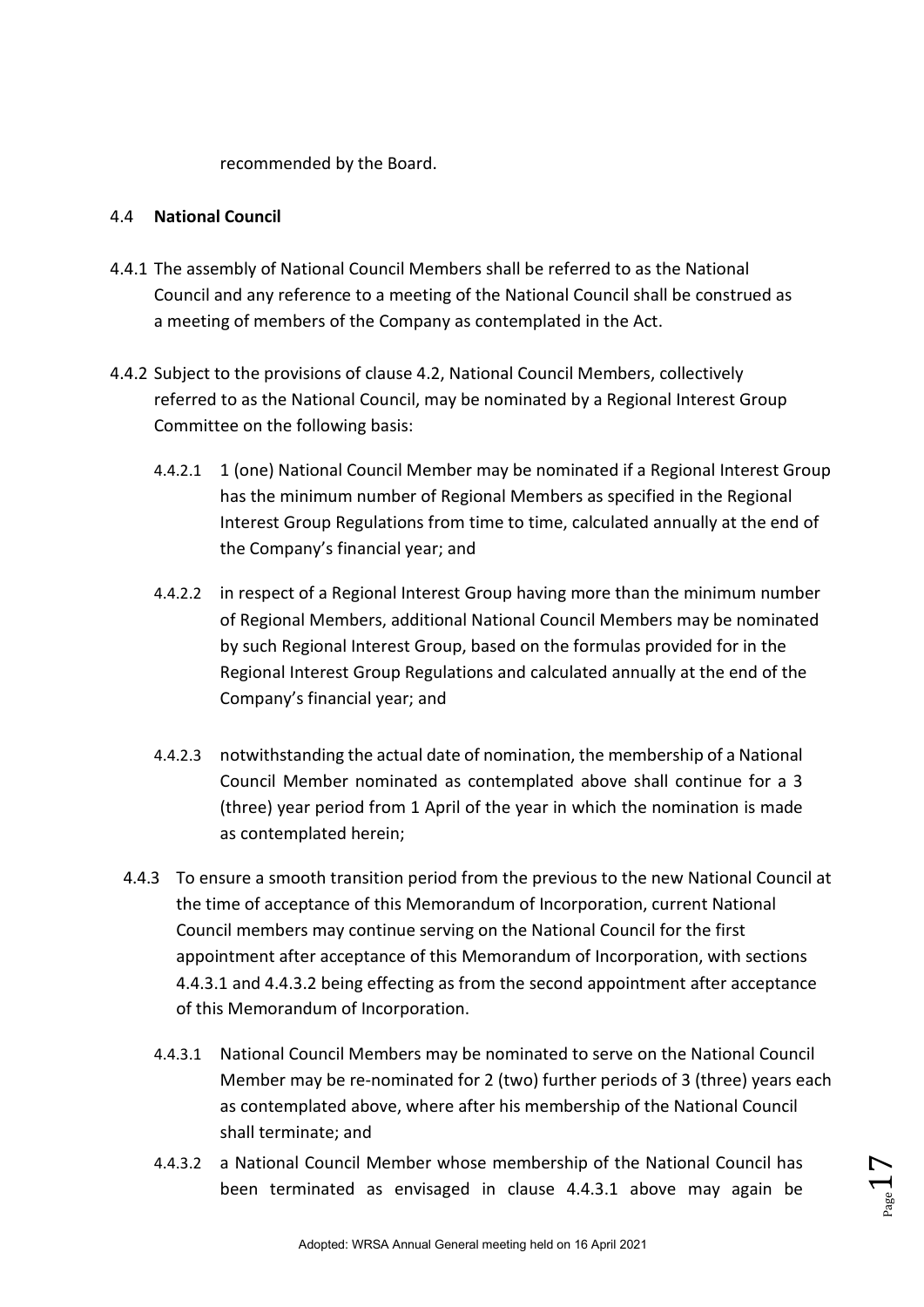nominated as a National Council Member after a cooling off period of 3 (three) years.

- 4.4.4 The Register of Members maintained by the Company as required in terms of the Act shall be updated with the required information regarding the National Council Members as and when any changes occur. It shall be the responsibility of the National Council Member to provide the Company with the required information for inclusion in the Register of Members on request.
- 4.4.5 The process of election of Regional Interest Group Committee Members for nomination as National Council Members as provided for in this clause 4.4 shall be governed by the provisions of the Regional Interest Group Committee Regulations.

### **5 MEETINGS OF THE NATIONAL COUNCIL**

### 5.1 **Annual General Meeting**

- 5.1.1 The Board shall convene an annual general meeting ("AGM") of the National Council as contemplated in section 61(7) of the Act once in every calendar year, but no more than 15 (fifteen) months after the date of the previous AGM. Where the 15 (fifteen) months period might not be possible due to extra-ordinary circumstances, the Companies Tribunal should be informed accordingly as contemplated in the Act.
- 5.1.2 Each AGM as contemplated above shall provide for at least the following business to be transacted:
	- 5.1.2.1 the presentation of the annual financial statements for the immediately preceding financial year of the Company, including the Directors' report and auditors' report (if relevant);
	- 5.1.2.2 election of Directors;
	- 5.1.2.3 appointment or re-appointment of the auditor of the Company;
	- 5.1.2.4 Confirmation of National Council members; and
	- 5.1.2.5 any matter raised by the National Council Members.

Notwithstanding clause 5.1.2.4 above, no formal resolution may be tabled at an AGM by any National Council Member for voting, unless such resolution has been submitted to the Board at least 20 (twenty) business days prior to the AGM to enable the Board to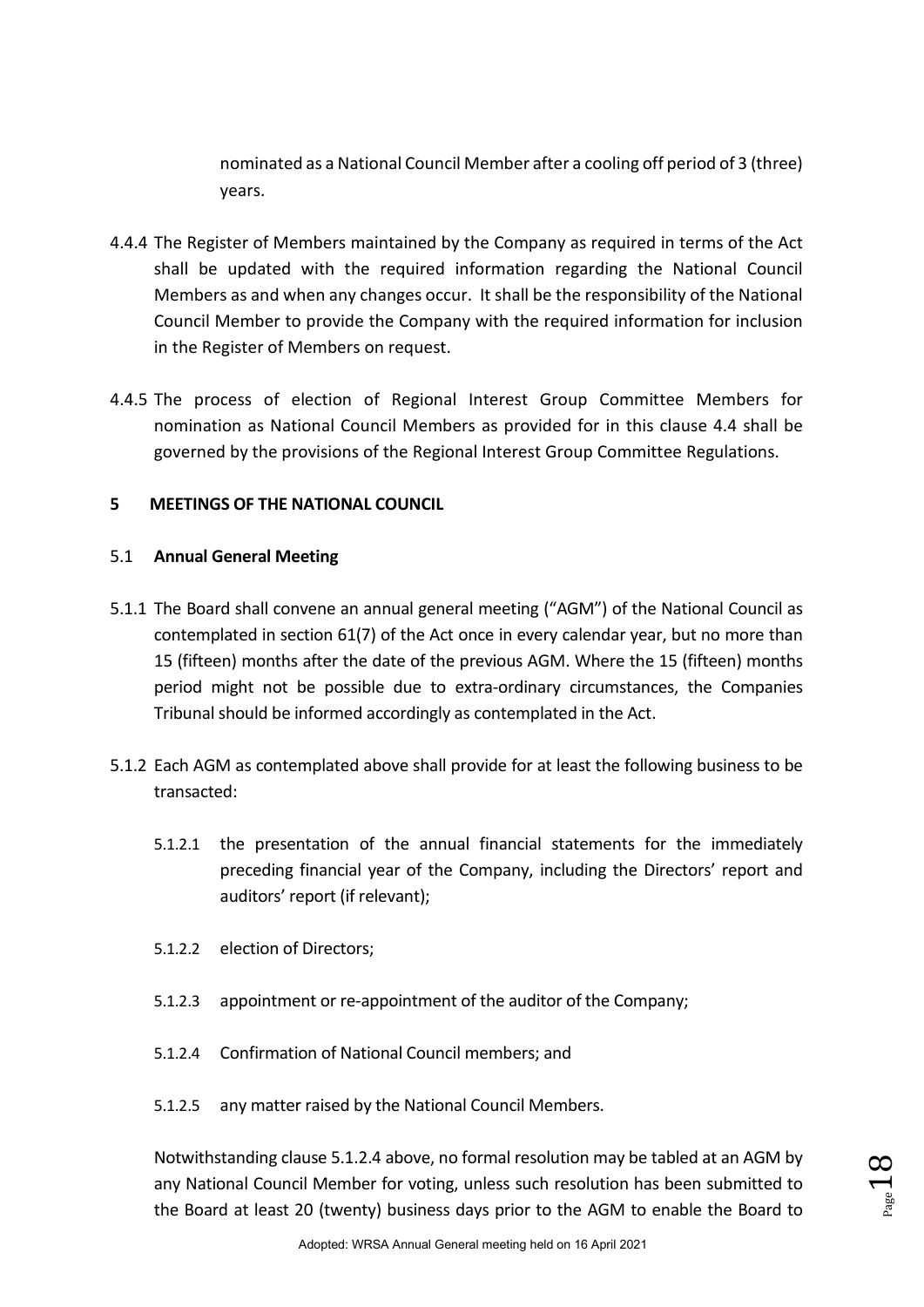include such proposed resolution in the notice of the AGM. The said resolution also shall only be included in the notice of the AGM if supported by at least 2 (two) National Council Members and if it meets the requirements of section 65(4) of the Act.

### 5.2 **Requirements to hold meetings**

- 5.2.1 The Board or any individual so authorised by the Board is entitled to call a meeting of the National Council at any time giving due notice as provided for in clause 5.3 below.
- 5.2.2 The Board shall convene a meeting of the National Council when:
	- 5.2.2.1 the Board is required by the Act or this Memorandum to refer a matter to the National Council for decision; or
	- 5.2.2.2 a written demand is received for a meeting to be convened, as contemplated in section 61(3) of the Act, signed by at least 10% (ten percent) of the National Council Members, describing the specific purpose for which the meeting is proposed and including the proposed resolution/s to be tabled at such meeting, if any.
- 5.2.3 Notwithstanding the above and as contemplated in section 65(2) of the Act, the Board may determine whether a resolution proposed by the Board will be considered at a meeting of the National Council or by vote or written consent in terms of section 60 of the Act, in which event the requirements of section 60 shall be complied with.
- 5.2.4 In addition to the formal meetings of the National Council, the Board may from time to time schedule information sessions with the National Council as deemed appropriate by the Board. An information session shall not be regarded as a formal meeting of the National Council and as such the formalities relevant to formal statutory meetings, including matters such as notice period, quorum and others shall not be applicable to such information session and no formal business shall be transacted or resolutions passed as such session.

### 5.3 **Notice and location of formal meetings**

5.3.1 The date of the AGM shall be communicated to the chairs of the Regional Interest Group Committees at least 20 (twenty) business days prior the AGM. The formal notice of the AGM and any other meeting of the National Council shall be delivered to the National Council Members at least 5 (five) business days prior to the date of the meeting.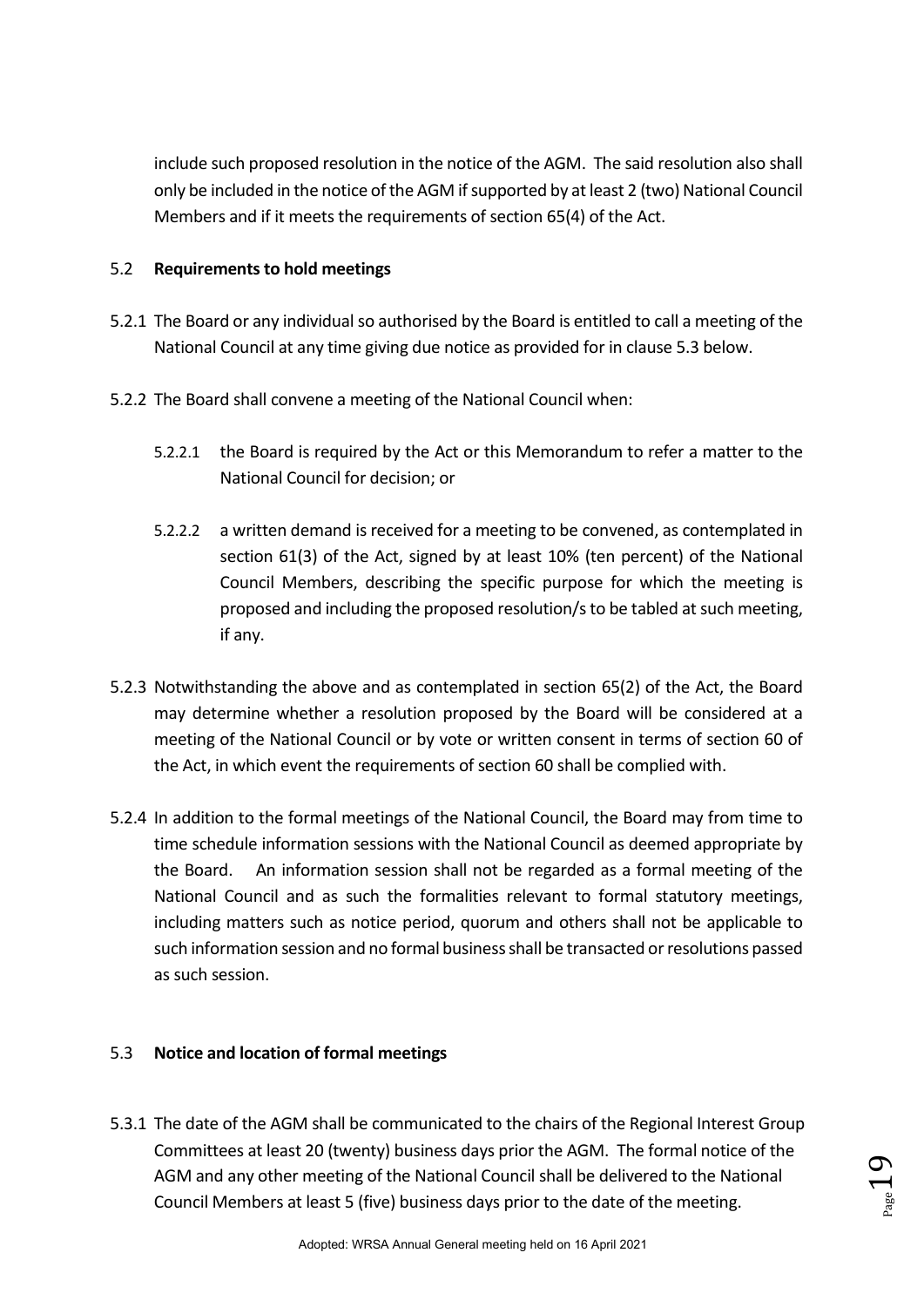- 5.3.2 If, at any time, the Company's Board fails to set a record date as contemplated in section 59 of the Act, the record date for the relevant matter shall be determined as per the provisions of section 59(3).
- 5.3.3 A notice of a formal meeting of the National Council must be in writing and shall as a minimum include the following:
	- 5.3.3.1 the date, time and place of the meeting;
	- 5.3.3.2 the purpose of the meeting; and
	- 5.3.3.3 a copy of the proposed resolution/s to be considered at the meeting.
- 5.3.4 In the case of the AGM, the formal notice must also include amongst others the following:
	- 5.3.4.1 the annual financial statements as approved by the Board to be presented at the AGM or a summarised form thereof; and
	- 5.3.4.2 directions for obtaining a copy of the annual financial statements in the event of a summarised version thereof being distributed together with the notice.
- 5.3.5 The authority of the Board to determine the location of any meeting of the National Council is not limited or restricted by this Memorandum and such meeting may be held anywhere in the Republic.
- 5.3.6 The authority of the National Council to conduct a meeting entirely by electronic communication, or to provide for participation in a meeting by electronic communication, as set out in section 73(3) of the Act is not limited or restricted by this Memorandum.

### 5.4 **Quorum for meetings of the National Council and Proxies**

The quorum requirement for meetings of the National Council shall be 50% (fifty percent) of the National Council Members, present in person or by proxy. The proxy shall be a member of the same Regional Interest Group Committee that the National Council Member appointing such proxy is a member of, unless otherwise agreed by the Chairman of the National Council meeting.

5.4.1 No business shall be transacted at a general meeting of the National Council unless a quorum is present.

5.4.2 If, within 30 (thirty) minutes after the scheduled time for the meeting to begin, a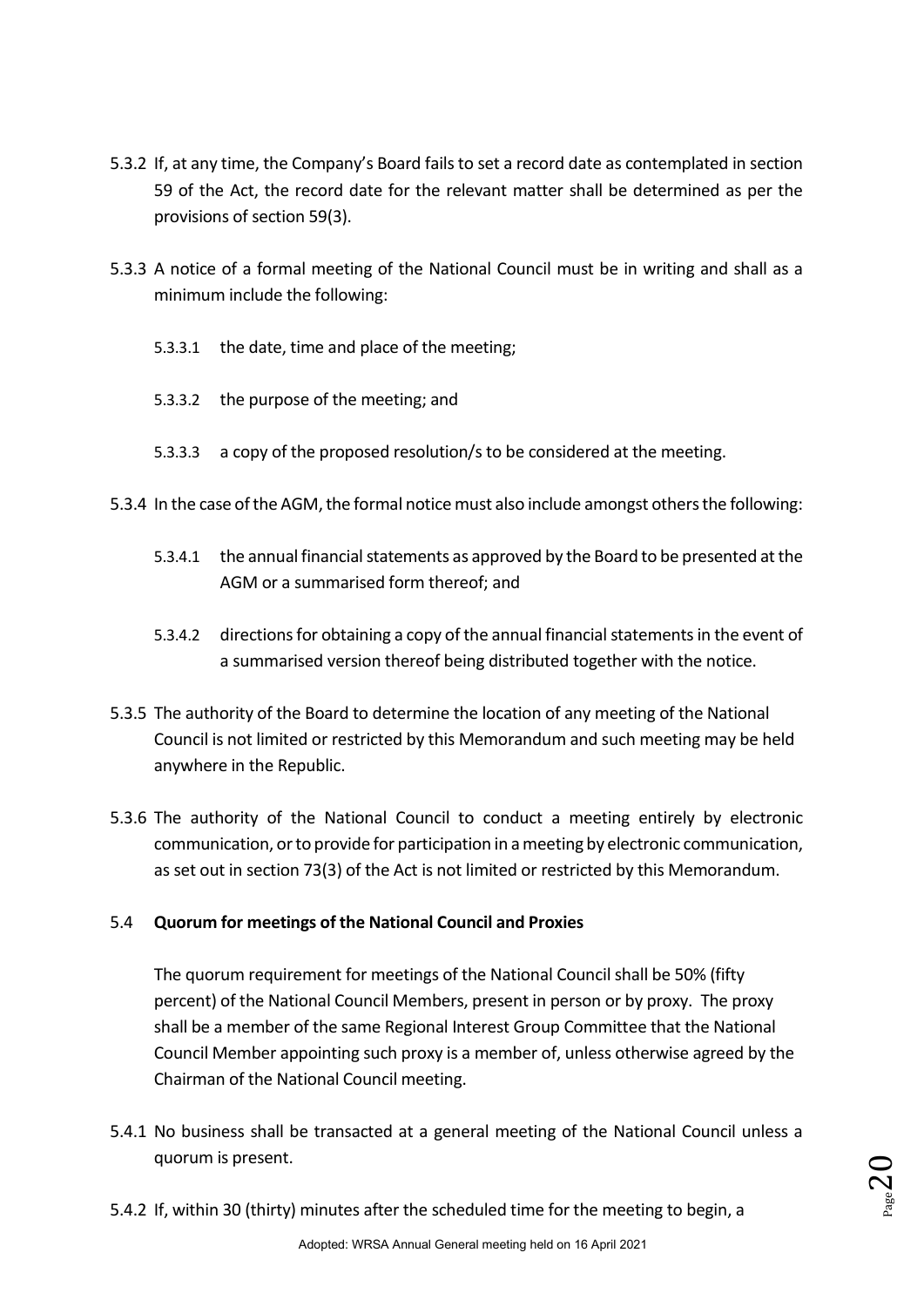quorum is not present, the meeting will be postponed without motion, vote or further notice (unless the venue of the meeting was subsequently changed) for a period of 2 (two) weeks and, if the postponed date falls on a public holiday, the meeting will be held on the first business day following such public holiday. In the event that the meeting was called on demand from National Council Members as contemplated in clause 5.2.2.2 above, the meeting will not be postponed and will be cancelled.

- 5.4.3 If, within 30 (thirty) minutes after the scheduled time for the postponed meeting to begin, a quorum as required in terms of clause 5.4.1 is not present, the meeting will proceed and will be deemed to be quorate.
- 5.4.4 The Chairman of the meeting of the National Council may extend the periods referred to in clauses 5.4.3 and 5.4.4 above for a further 30 (thirty) minutes in the event of exceptional circumstances as contemplated in section 64(5) of the Act and such extension will be in the sole discretion of the Chairman.
- 5.4.5 As contemplated in section 58 of the Act, each National Council Member may appoint an individual, which individual shall be a member of the same Regional Interest Group Committee as the National Council Member, as a proxy to participate in, and speak and vote at, a meeting of the National Council on behalf of such National Council Member*.*
- 5.4.6 The National Council Member's proxy may not delegate the proxy's power to another individual as contemplated in section 58(3)(b) of the Act and the proxy's authority is thus limited and restricted accordingly by this Memorandum.
- 5.4.7 A National Council Member may not appoint persons concurrently as proxies, as set out in section 58(3)(a) of the Act and such right is thus limited and restricted by this Memorandum.
- 5.4.8 A National Council Member must deliver to the Company a copy of the instrument appointing a proxy before that proxy may exercise the National Council Member's rights at a National Council meeting, as contemplated in section 58(3)(c) of the Act, by no later than 48 (forty-eight) hours before the start of the meeting. Late submissions may only be accepted with the explicit approval of the Chief Executive Officer of the Company or the Chairman of the meeting, whose decision shall be final and binding.
- 5.4.9 The authority of a National Council Member's proxy to decide without direction from the National Council Member whether to exercise, or abstain from exercising any voting right of the National Council Member, as set out in section 58(7) of the Act, is not limited or restricted by this Memorandum.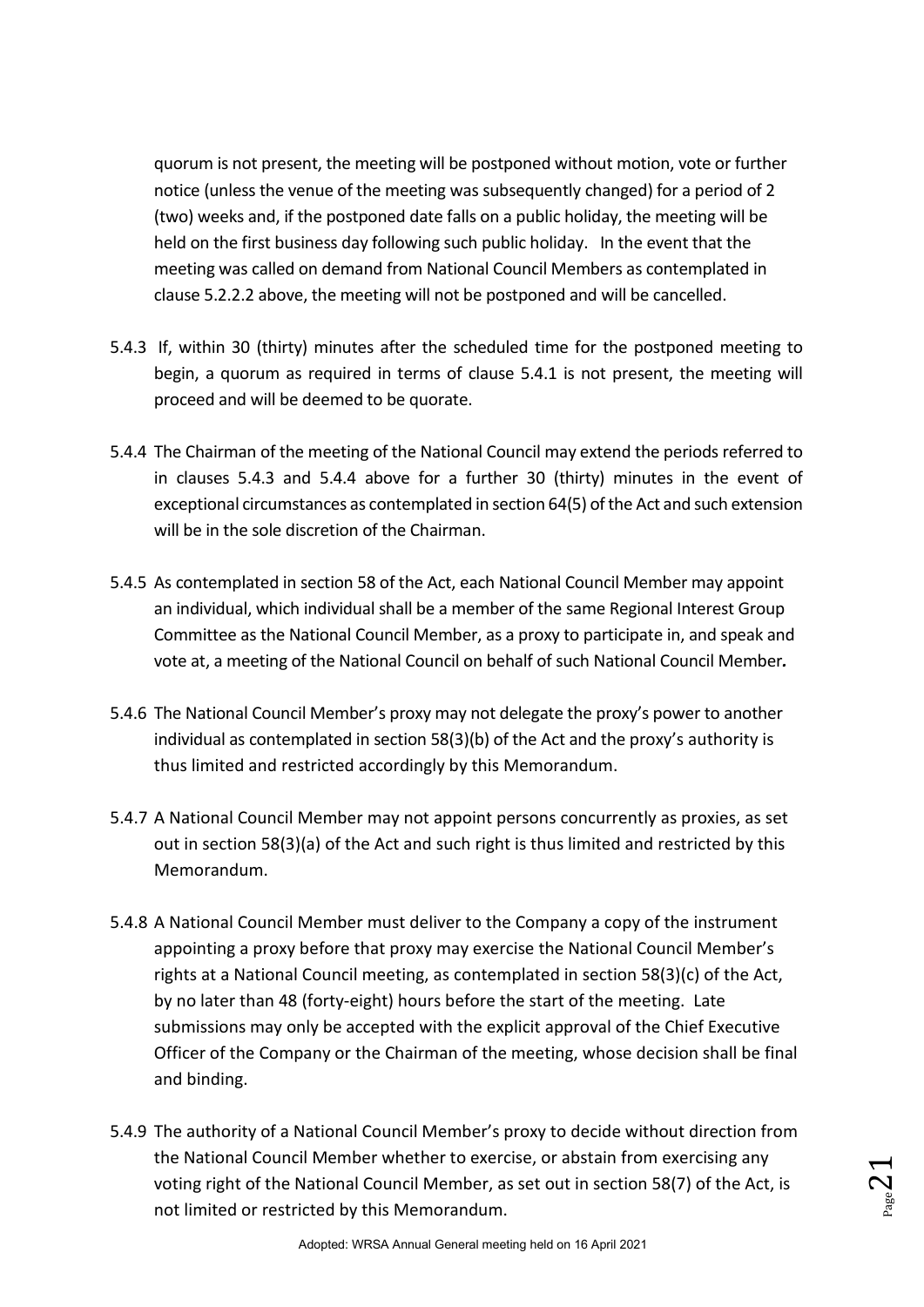### 5.5 **Adjournment of meetings of the National Council**

- 5.5.1 The Chairman may, with the consent of National Council Members at a meeting of the National Council, at which a quorum is present (and shall if so directed by the meeting), adjourn the meeting from time to time and from place to place, but no business may be transacted at any adjourned meeting, except such business as may lawfully have been transacted at the meeting which was adjourned.
- 5.5.2 The maximum period allowable for an adjournment of a meeting of the National Council is 60 (sixty) business days as contemplated in section 64(12)(b) of the Act.
- 5.5.3 Where a meeting has been adjourned as aforesaid, the Company shall send a written notice via electronic communication to each National Council Member stating amongst others:
	- 5.5.3.1 the date, time and place to which the meeting has been adjourned;
	- 5.5.3.2 the matter before the meeting when it was adjourned; and
	- 5.5.3.3 the grounds for the adjournment.

### 5.6 **Formalities at meetings of the National Council**

The Chairman of the Board shall preside as chairman at every meeting of the National Council, but may appoint the Vice-Chairman to preside as chairman. In the absence of the Chairman, the Vice-Chairman shall act as chair for purposes of the meeting.

### 5.6.1 If –

- 5.6.1.1 there be no such chair; or
- 5.6.1.2 at any meeting the Chairman and Vice-Chairman is not present within 15 (fifteen) minutes after the time appointed for the meeting, or is not willing to act as chair,

the National Council Members present shall elect one of their number to act as such.

5.6.2 At a formal meeting of the National Council, all voting in respect of resolutions included in the formal notice of the meeting shall be done by way of secret ballot.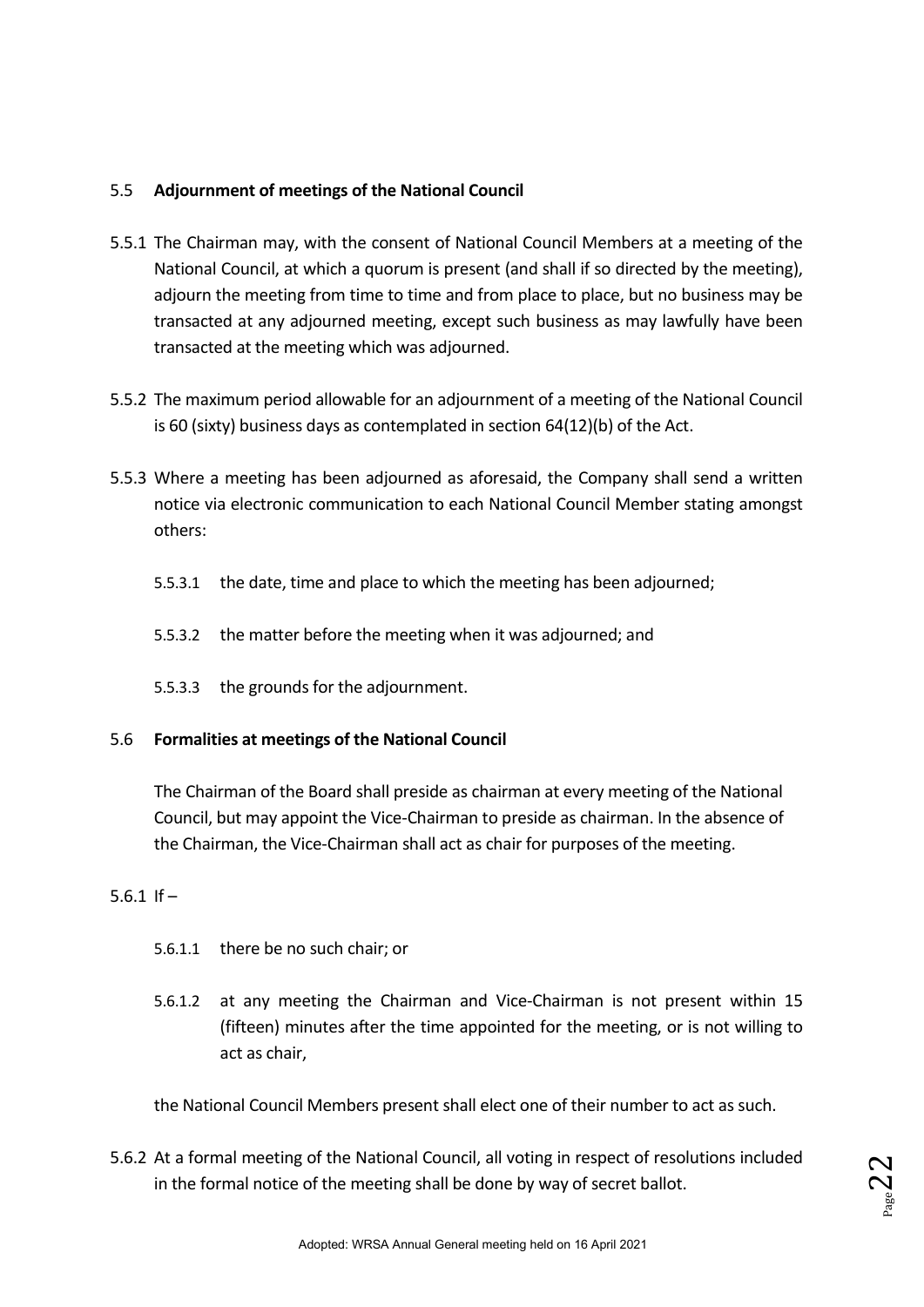- 5.6.3 At a formal meeting of the National Council an Ordinary Resolution or a Special Resolution (as defined in clause 1.1 above) shall be decided by the requisite percentage of votes as set out in the definitions and each National Council Member shall have 1 (one) vote.
- 5.6.4 In the case of an equality of votes the Chairman of the meeting shall have a second or casting vote.
- 5.6.5 A declaration by the Chairman of the meeting that a resolution has been passed by a particular majority, or rejected (and an entry to that effect in the minute book) shall be *prima facie* evidence of that fact.
- 5.6.6 The authority of the Company to conduct a meeting entirely by electronic communication or to provide for participation in a meeting by electronic communication as set out in section 63 of the Act is not limited or restricted by this Memorandum.

### 5.7 **Round robin resolutions of National Council Members**

- 5.7.1 Any matter that require approval by National Council Members may be approved by National Council Members at a duly constituted meeting of National Council Members or by way of round robin resolution as contemplated in section 60 of the Act, as determined by the Board from time to time, to the extent permitted by the Act.
- 5.7.2 The procedural requirements of section 60 of the Act shall be complied with in all respects when utilising a round robin resolution for purposes of passing a resolution of National Council Members.

### **6 DIRECTORS –**

### 6.1 **Composition of the Board**

- 6.1.1 The board of directors of the company comprises not less than 8 (eight) and not more than 14 (fourteen) directors, including the executive director.
- 6.1.2 Subject to clause 6.1.1 and unless otherwise resolved by Ordinary Resolution of National Council members, the Board shall comprise 4 (four) Elected Directors and Appointed Directors and the Executive Director (Chief Executive Officer/Managing Director) of the company.

National Council submits during the election process, additional names of members for consideration by the Board as Directors of equal or less than 2 (two). Subject to clause 6.1.7, where there is equal or less (one) nominees, the nominees will be appointed to the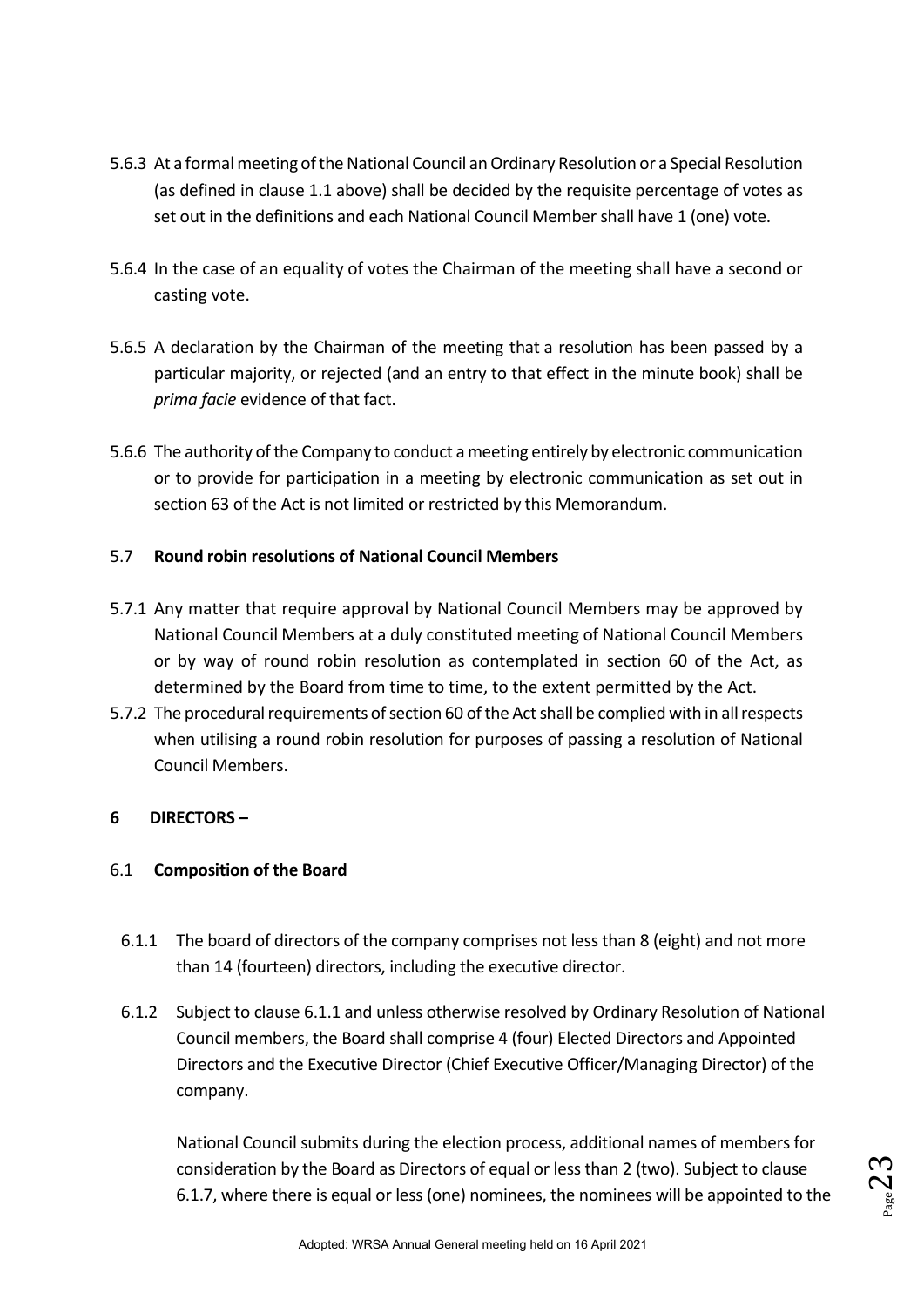Board. Where there is more than 2 (two) nominations, the **appointed directors** will elect at least 2 from the nominees.

- 6.1.3 The National Council shall at a general meeting in terms of the nomination procedure as determined by the Board, elect **not more than 4 (four) individuals** (and none of whom may be an employee or former employee of the Company whose employment with the Company was terminated less than 3 (three) years prior to the nomination), **as Elected Directors.**
- 6.1.4 The Board of Directors, in terms of the nomination process as determined by the Board, may by Ordinary Resolution and subject to clause 6.1.2, appoint not more than 9 (nine) individuals as **Appointed Directors** to the Board, taking into account the need for good governance, the skills set required and any other factors impacting on the effective and efficient operation of the Board.
- 6.1.5 In addition to the Appointed Directors, the Board **may** by Ordinary Resolution appoint the chief executive officer or managing director of the Company who shall be an *ex officio*  member of the Board as an Executive Director with the same rights and powers as the other members of the Board.
- 6.1.6 The Board shall, from amongst the 4 (four) Elected Directors, elect a Chairman and Vice-Chairman of the Board. The Chairman and Vice-Chairman shall be elected for (2) two years and may be re-elected immediately for a further two years. The person may be reelected for a further period after a 3 year cool-off period. In the event of the Vice-Chairman being elected as Chairman, his period in office as Vice-Chairman shall not be included in the calculation of the 2 (two) year period relevant to him serving as Chairman.

A chairman may not, after serving his term, make himself available for election as vicechairman without a cool-off period of 3 years, but could remain as a director.

In the event of the Chairman vacating his position for whatever reason prior to the next AGM, the Vice-Chairman shall step in as Chairman until the next AGM where the position of Chairman shall be filled by the Board electing one of the four elected directors. In the event of the Vice-Chairman vacating his position for whatever reason prior to the next AGM, the Board shall be entitled to fill the position from amongst their number until the next AGM where the position of Vice-Chairman shall be filled by the National Council Members.

6.1.7 In addition to satisfying the qualification and eligibility requirements set out in section 69 of the Act, to become or remain a Director or prescribed officer of the Company, a person need not satisfy any further eligibility requirements or qualifications, except for Appointed and Elected Directors being paid-up members of the organisation and the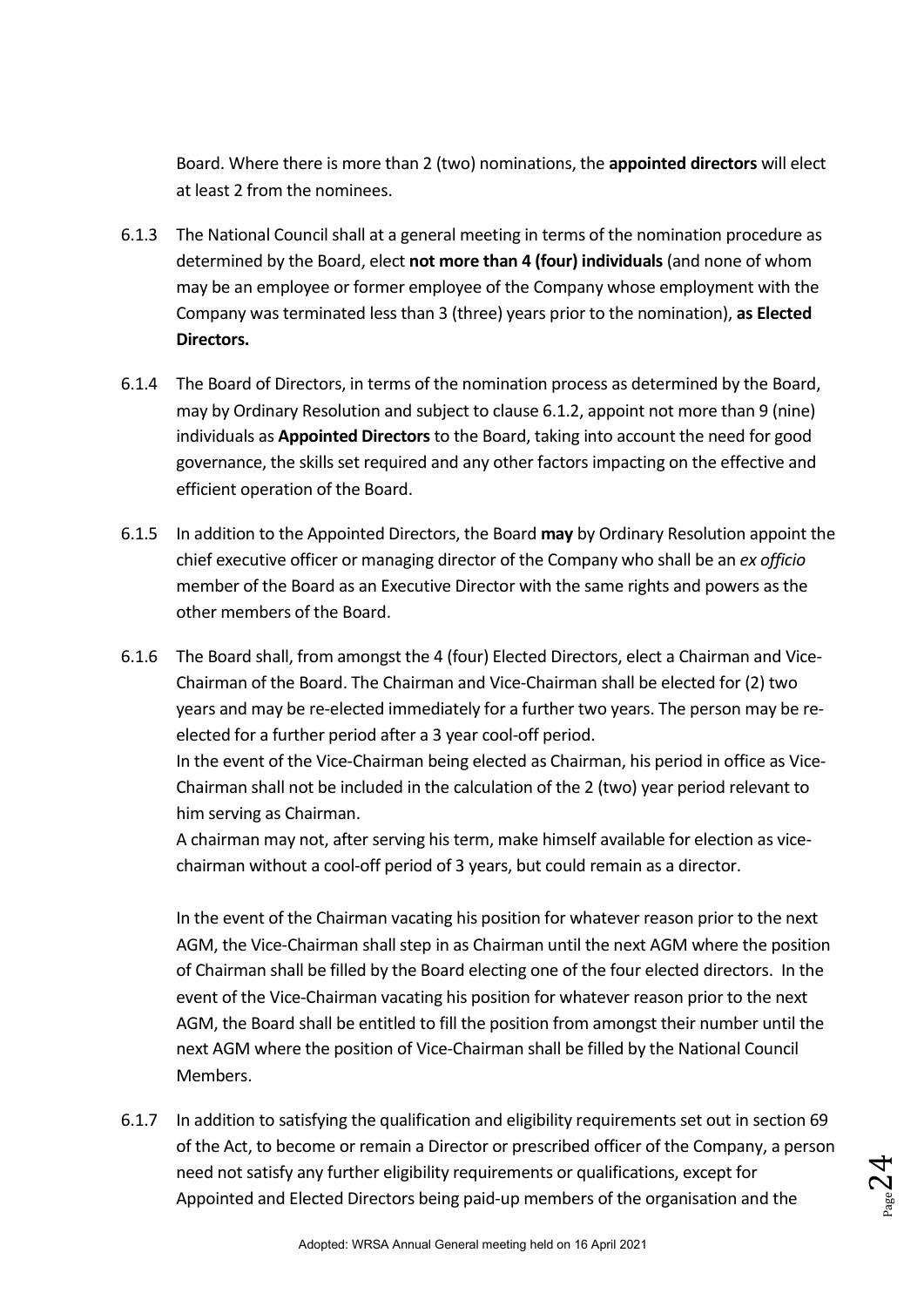Elected Directors who must be members of the National Council.

6.1.8 Subject to the provisions of clauses 6.2 and 6.3 below, a smooth transition from the previous to the new board will be ensured at the time of acceptance of this Memorandum of Incorporation, by carrying over at least 50% of existing directors at the time, irrespective of the terms and periods that they have served on the board in terms of stipulations of any previous Constitutions and/or Articles of Association of the organisation.

THEREAFTER, with any future appointment of directors following the first appointment at the acceptance of this Memorandum of Incorporation, an Elected Director shall not serve for a total period of more than 9 (nine) consecutive years and shall not offer himself for re-election after such period or for election within a 2 (two) year cooling off period following the said 9(nine) year period as contemplated in clause 6.1.12.

- 6.1.9 Subject to the provisions of clause 6.1.8 above and 6.3 below, an Appointed Director shall serve for a term of 3 (three) years and may be re-appointed by the Board for a further 2 (two) terms where after he shall retire from office.
- 6.1.10 The Executive Director (managing director or chief executive) will serve for such period as per his contract of employment. His directorship shall terminate on termination of employment, for whatever reason.
- 6.1.11 Subject to the provision of clause 6.1.8 above a retired Director (who has served a maximum of 9 (nine) consecutive years) may be re-elected or re-appointed to the Board, whatever the case may be, after a 3 (three) year cooling off period.
- 6.1.12 Should a vacancy arise for an Elected Director prior to the next AGM, nominations will be requested in terms of the nomination procedure as determined by the Board and the Board shall make an interim appointment to fill such vacancy from amongst the members of the Regional Interest Group Committees. The individual appointed by the Board as Elected Director to fill a vacancy shall stand down at the first AGM following his appointment by the Board and shall, if willing and eligible, stand for election by the National Council.

### 6.2 **Rotation of Directors -**

6.2.1 Subject to the provision of clause 6.1.8 above, at each AGM, 1/3 (one third) of the Elected Directors elected in terms of clause 6.1.3 for the time being, or if their number is not divisible by 3 (three) then not less than 1/3 (one third) shall retire from office but may offer themselves for re-election, if willing and able to do so, subject to the periods as set out in clause 6.1.8.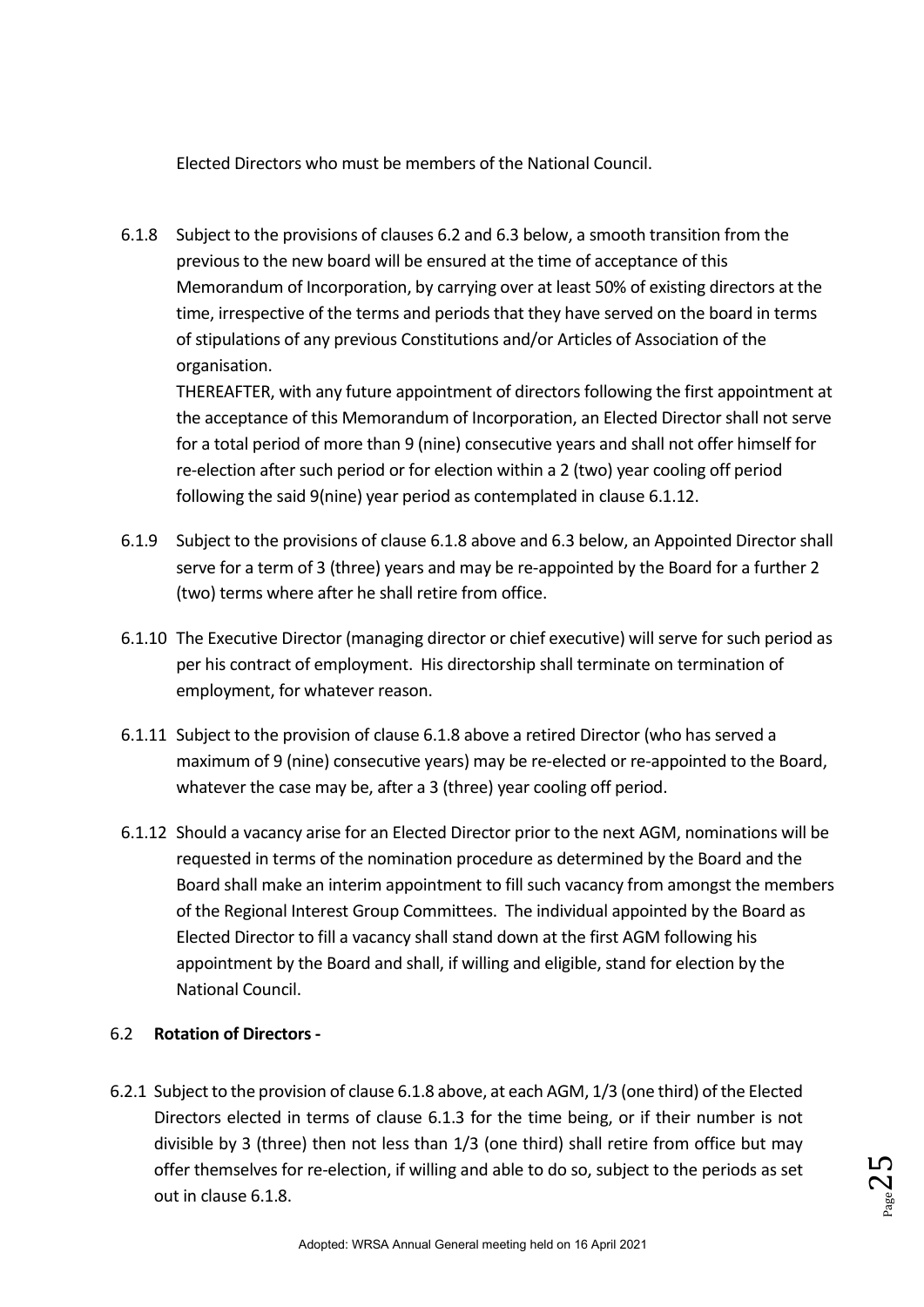- 6.2.2 Subject to the provision of clause 6.1.8 above, the Elected Directors to retire in each year shall be those who shall have been the longest in office since their first election, notwithstanding the effective date of this Memorandum.
- 6.2.3 For Elected Directors elected on the same terms, those to retire shall, unless otherwise agreed amongst themselves, be determined by lot.
- 6.2.4 Notwithstanding the term of office as contemplated in clause 6.1.8 above, an Elected Director could serve a shorter period of office if:
	- 6.2.4.1 the Elected Director is not re-elected following an earlier retirement due to the provisions of clause 6.2.1; or
	- 6.2.4.2 the membership of the Elected Director as a member of a Regional Interest Group is terminated for whatever reason and the Elected Director is thus no longer a member of a Regional Interest Group.

### 6.3 **Ratification of appointment of Appointed Directors and Removal of Directors**

- 6.3.1 The initial appointment of an Appointed Director shall be tabled for ratification by the National Council at the first annual general meeting following the initial appointment of such Appointed Director by the Board as contemplated in clause 6.1.4 above. In the event of the appointment not being ratified, the directorship of the Appointed Director shall cease with immediate effect. The period of office of such Appointed Director shall be calculated from the date of his first appointment by the Board.
- 6.3.2 Any Director may be removed by either the National Council or the Board as contemplated in section 71 of the Act.
- 6.3.3 The procedural requirements for such removal as per section 71 of the Act shall be followed at all times. For this purpose, the Director concerned shall be given notice of the meeting and be afforded reasonable opportunity to make a presentation on the matter before a vote is taken by the National Council or by the Board as the case may be.
- 6.3.4 A Director removed in terms of this clause 6.3 may not be nominated as a National Council Member.

### 6.4 **Directors' Authority**

The Directors shall have full authority to manage and direct the business and affairs of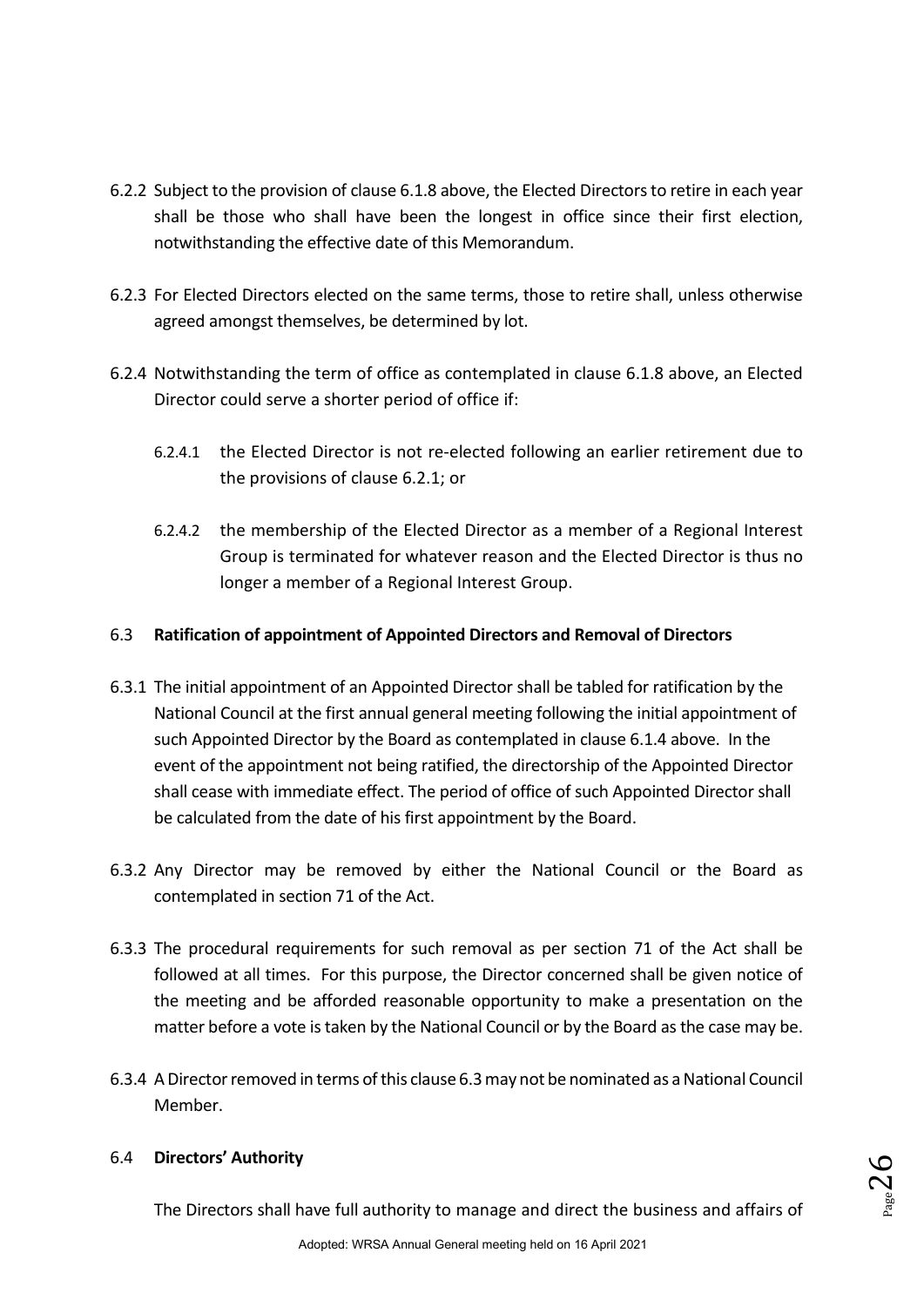the Company, as contemplated in section 66(1) of the Act, unless otherwise specifically provided for in the Act or in this Memorandum.

### 6.5 **Meetings of the Board**

- 6.5.1 The Chairman of the Board or any 2 (two) Directors have the authority to requisition a meeting of the Board, notwithstanding the provisions of section 73(1) of the Act.
- 6.5.2 The authority of the Board to conduct a meeting entirely by electronic communication, or to provide for participation in a meeting by electronic communication, as set out in section 73(3) of the Act is not limited or restricted by this Memorandum.
- 6.5.3 The authority of the Board to determine the manner and form of providing notice of its meetings, as set out in section 73(4) of the Act is not limited or restricted by this Memorandum.
- 6.5.4 The authority of the Board to proceed with a meeting despite a failure or defect in giving notice of the meeting, as set out in section 73(5) of the Act is not limited or restricted by this Memorandum. A Director who is not in the Republic or out of office at the time of a notice of a meeting of the Board being issued shall remain entitled to receive notice of any meeting at the address where notices are normally served on him, including an electronic address.
- 6.5.5 The following provisions shall be applicable to all meetings of the Board:
	- 6.5.5.1 the quorum requirement for a meeting of the Board to begin or to proceed shall be a majority of Directors present in person or via electronic communication;
	- 6.5.5.2 each Director shall have 1 (one) vote on any matter to be voted on by the Board;
	- 6.5.5.3 resolutions of the Board shall be passed by a simple majority of votes exercised on the resolution, whether at a duly constituted meeting of the Board or by way of round robin resolution as contemplated in clause 6.6 below; and
	- 6.5.5.4 the Chairman shall act as the chairman at every meeting of the Board and if he/she is not present or willing to act as such, the Vice-Chairman shall act as such and if he/she is not present, the Directors shall elect one of the other Directors to act as chairman for purposes of the specific meeting.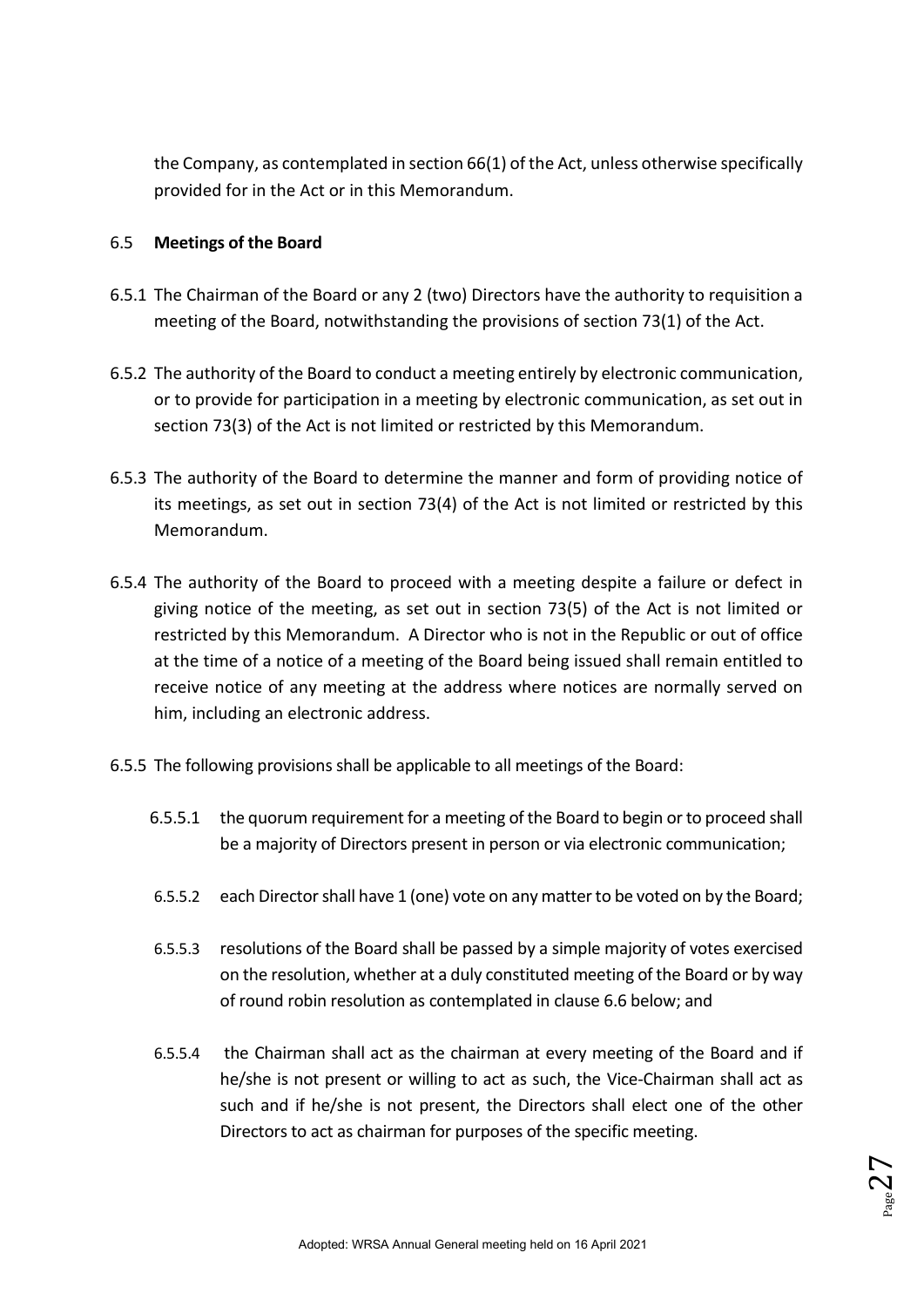### 6.6 **Directors' round robin resolutions**

- 6.6.1 The authority of the Board to consider a matter other than at a meeting, as set out in section 74 of the Act, is not limited or restricted by this Memorandum. As such, a resolution in writing consented to in writing by a majority of the Directors at the time shall be as valid and effectual as a resolution passed at a duly constituted meeting of the Board, on condition that all Directors were given due notice of the proposed resolution.
- 6.6.2 The record or resolution or any extract from either which purports to be signed by the Chairman or by any Director or the Secretary of the Company shall be *prima facie* evidence of the matters stated therein.

### 6.7 **Indemnification of Directors and prescribed officers**

- 6.7.1 The authority of the Board to advance expenses to a Director, or indemnify a Director in respect of legal proceedings, as set out in section 78(3) of the Act, is not limited or restricted by this Memorandum.
- 6.7.2 The authority of the Board to indemnify a Director in respect of liability, as set out in section 78(5) of the Act, is not limited or restricted by this Memorandum.
- 6.7.3 The authority of the Board to purchase insurance to protect the Company, or a Director, as set out in section 78(6) of the Act, is not limited or restricted by this Memorandum.
- 6.7.4 The provisions of clauses 6.7.1 to 6.7.3 above shall apply *mutatis mutandis* (with the necessary changes having been made) in respect of any former Director, prescribed officer or member of any committee of the Board.

### 6.8 **Officers and Committees**

- 6.8.1 The Board may appoint any officers it considers necessary to better achieve the objects of the Company. The Board may from time to time confer upon any officer such of the powers and authority vested in the Board as the Board may deem fit, for such time, for such purpose and on such term and conditions and with such restrictions as the Board deem appropriate and the Board may from time to time revoke or vary all or any of such powers and authorities.
- 6.8.2 The authority of the Board to appoint committees of Directors, and to delegate to any such committee any of the authority of the Board as set out in section 72(1) of the Act, or to include in any such committee persons who are not Directors, as set out in section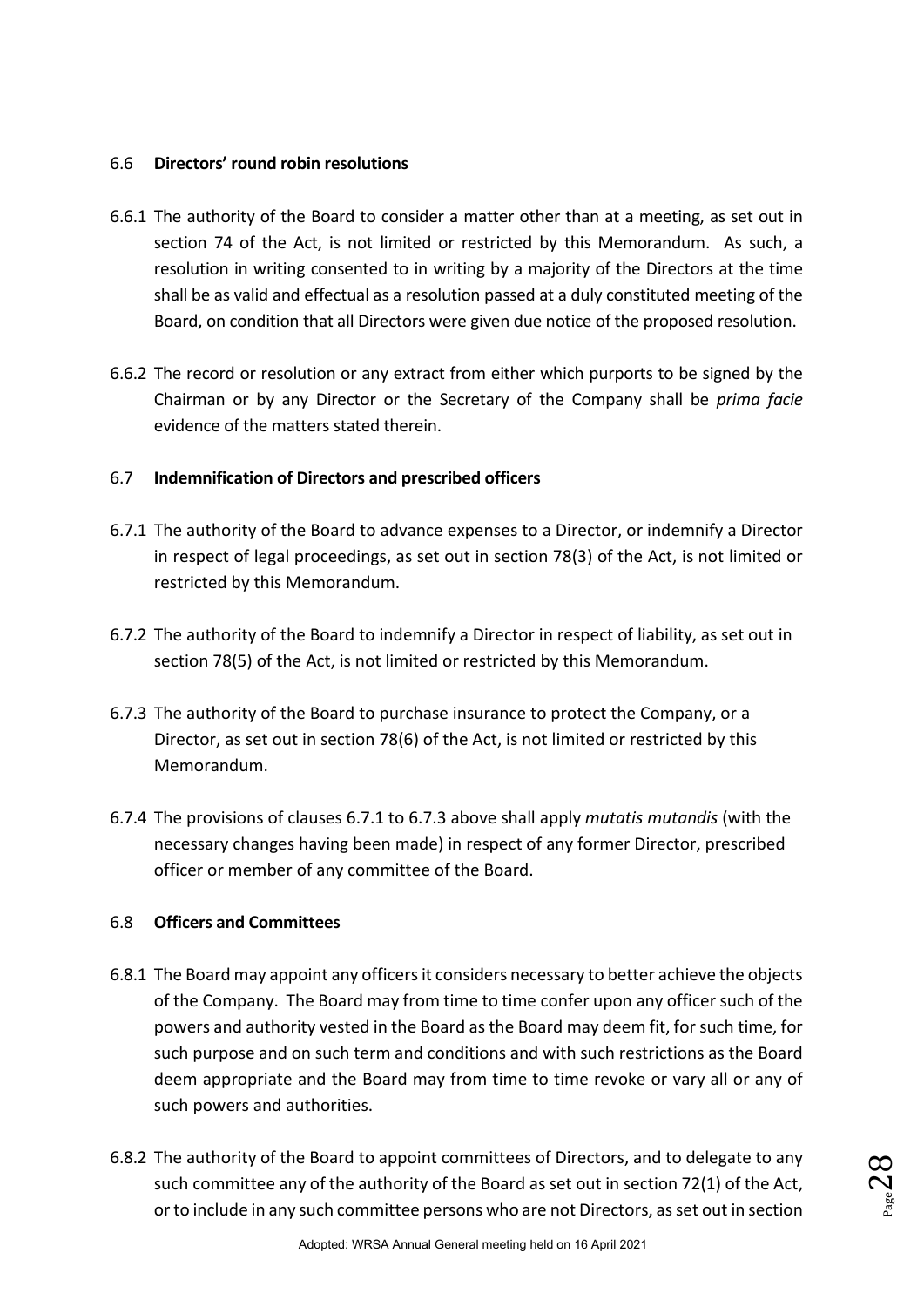73(2)(a) of the Act is not limited or restricted by this Memorandum.

- 6.8.3 The authority of a committee appointed by the Board, as set out in section 72(2)(b) and (c) of the Act, shall be as set out in the mandate given to the committee by the Board.
- 6.8.4 In line with best practice and good corporate governance recommendations, the Board shall from time to time consider the appointment of standing Board Committees as deemed appropriate by the Board in its sole discretion, which may include, but not limited to, an audit committee, a remuneration committee and/or a nominations committee.

### 6.9 **Directors' fees**

- 6.9.1 The Company may pay fees to the Directors for their services as Directors as approved by the Board from time to time.
- 6.9.2 In addition to the above, the Directors may also be paid all their travelling and other expenses necessarily incurred by them in connection with:
	- 6.9.2.1 the business of the Company; and
	- 6.9.2.2 attending meetings of the Directors or of committees of the Board.

### **7. ASSOCIATE MEMBERS**

- 7.1 Applications for membership as Associate Members by role players in the industry, shall be addressed in writing to the Chief Executive Officer or relevant official mandated by the Board, giving such particulars as the Board may require. Admission of Associate Members shall be in the sole discretion of the Board, who may determine the conditions of such membership. If an application for membership as Associate Member is rejected by the Board, then the application shall be referred back to the aspirant associate member with or without reasons.
- 7.2 The Board may implement different categories of Associate Members and prescribe the rights, powers and obligations of each such category as the Board in its sole discretion deems appropriate. For clarification purposes, it is confirmed that Associate Members shall not be regarded as statutory members of the Company contemplated in the Act.
- 7.3 As the main objective with associate membership is to establish a formal platform for engagement with role players in the industry in the furtherance of the objects of the Company, the Board shall from time to time create opportunities for such engagement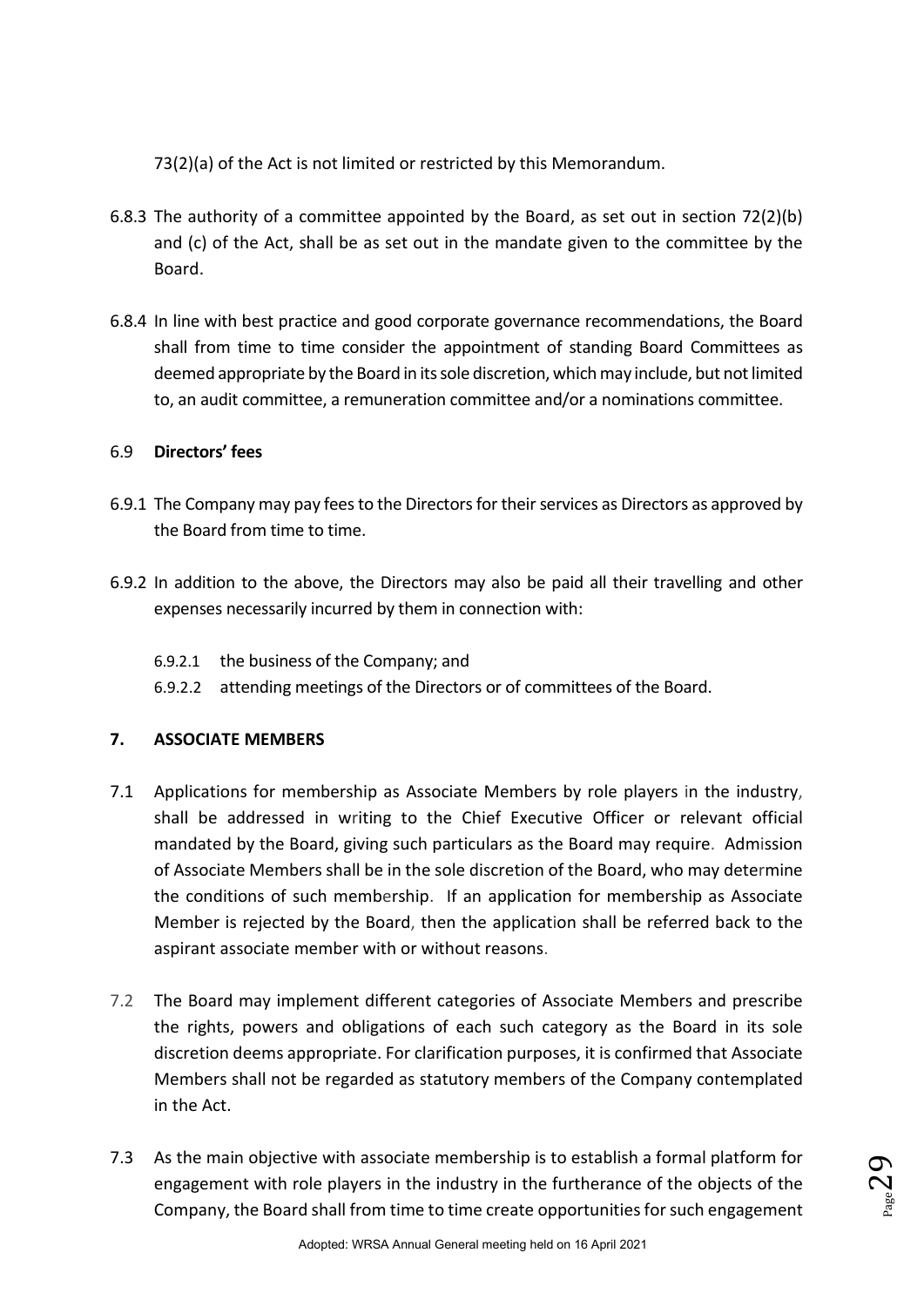either on an individual or on a group basis as the Board in its sole discretion deems appropriate. Such engagement shall, as a minimum, include an annual session to be held at the same time as, but not as part of, the AGM of the Company.

- 7.4 In order to cover the costs of such engagement, Associate Members shall pay an annual membership fee as determined by the Board from time to time in its sole discretion. The Board may determine different membership fees (which may include zero fees) per category as contemplated in clause 7.2.
- 7.5 Any Associate Member may give 30 (thirty) days' notice in writing of its intention to resign its membership, and on expiration of the said period shall cease to be an Associate Member. Notwithstanding the afore going, an Associate Member shall at all times remain responsible for payment of its membership fee that has fallen due at date of the termination notice.

### **8 ACCOUNTING RECORDS**

- 8.1 The Directors shall cause to be kept such accounting records as are prescribed by the Act, which shall be in accordance with generally accepted accounting practice.
- 8.2 The accounting records shall be kept at the office or (subject to the provisions of the Act), at such other place as the Directors thinks fit, and shall at all times be open for inspection by any Director.

### **9 AUDITORS**

If required, auditors shall be appointed and their duties regulated in accordance with the provisions of the Act.

### **10 DISPUTE RESOLUTION**

- 10.1 If any dispute arises out of or in connection with this Memorandum, or related thereto, whether directly or indirectly, including the enforcement of the provisions hereof, such dispute shall be referred for resolution by way of arbitration.
- 10.2 A dispute within the meaning of this clause exists once the Board notifies the relevant parties in writing of the nature of the dispute and requires the resolution of the dispute in terms of this clause.
- 10.3 Within 10 (ten) business days following such notification, the matter will be referred to arbitration as envisaged in the clauses below.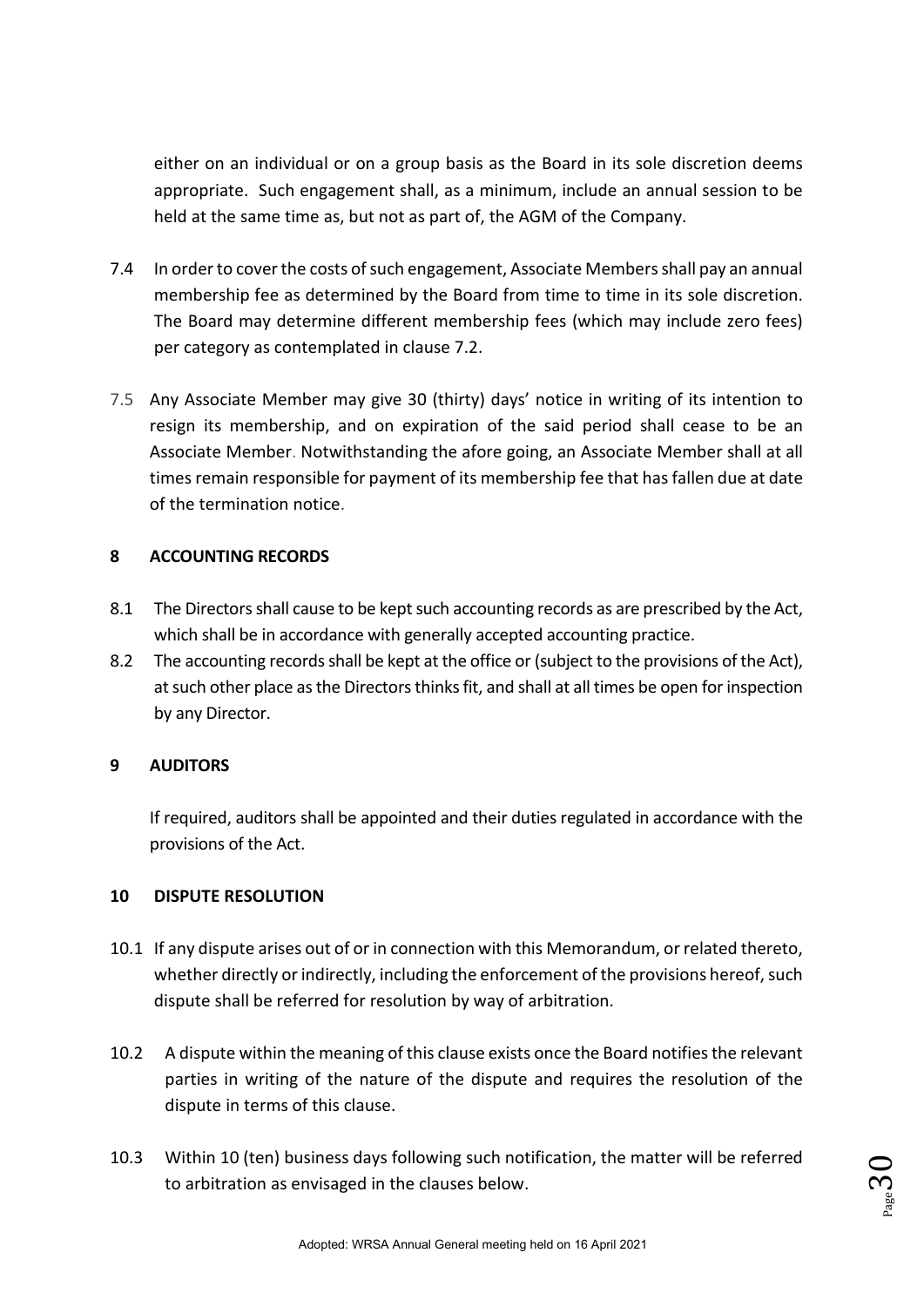- 10.4 The arbitration will be held as an expedited arbitration in accordance with the then current rules for expedited arbitration of the Arbitration Company of Southern Africa ("AFSA") by 1 (one) arbitrator appointed by agreement between the Board and the relevant disputing party/ies. If the parties cannot agree on the arbitrator within 10 (ten) business days after the referral of the dispute to arbitration, the arbitrator shall be appointed by the Secretariat of AFSA.
- 10.5 The decision of the arbitrator shall be final and binding on all parties and there shall be no further right of appeal.
- 10.6 The provisions of this clause shall not preclude any party from access to an appropriate court of law for interim relief in respect of urgent matters pending finalisation of this dispute resolution process.

### **11 NOTICES**

- 11.1 All notices intended or required to be given by the Company to any Member shall be given in writing either:
	- 11.1.1 personally; or
	- 11.1.2 by sending the same through the post in a prepaid letter, envelope or wrapper addressed to such Member at his registered address; or
	- 11.1.3 by Electronic Communication.
- 11.2 Each Member of the Company:
	- 11.2.1 shall notify in writing to the Company an address, which address shall be his registered address for the purposes of clause 11.1.1 and clause 11.1.2 and if it has not named such an address it shall be deemed to have waived its right to be served with notices; and
	- 11.2.2 may notify in writing to the Company an email address and/or facsimile number, which address shall be its address for the purposes of receiving notices by way of Electronic Communication in terms of clause 11.1.3,

and in the event of a Member notifying the Company of an address in terms of this clause 11.2, the Company shall be entitled to send all notices to either (or both) of the addresses so notified to the Company and provided that it does so it will have complied with its obligations to give notice to the Member concerned.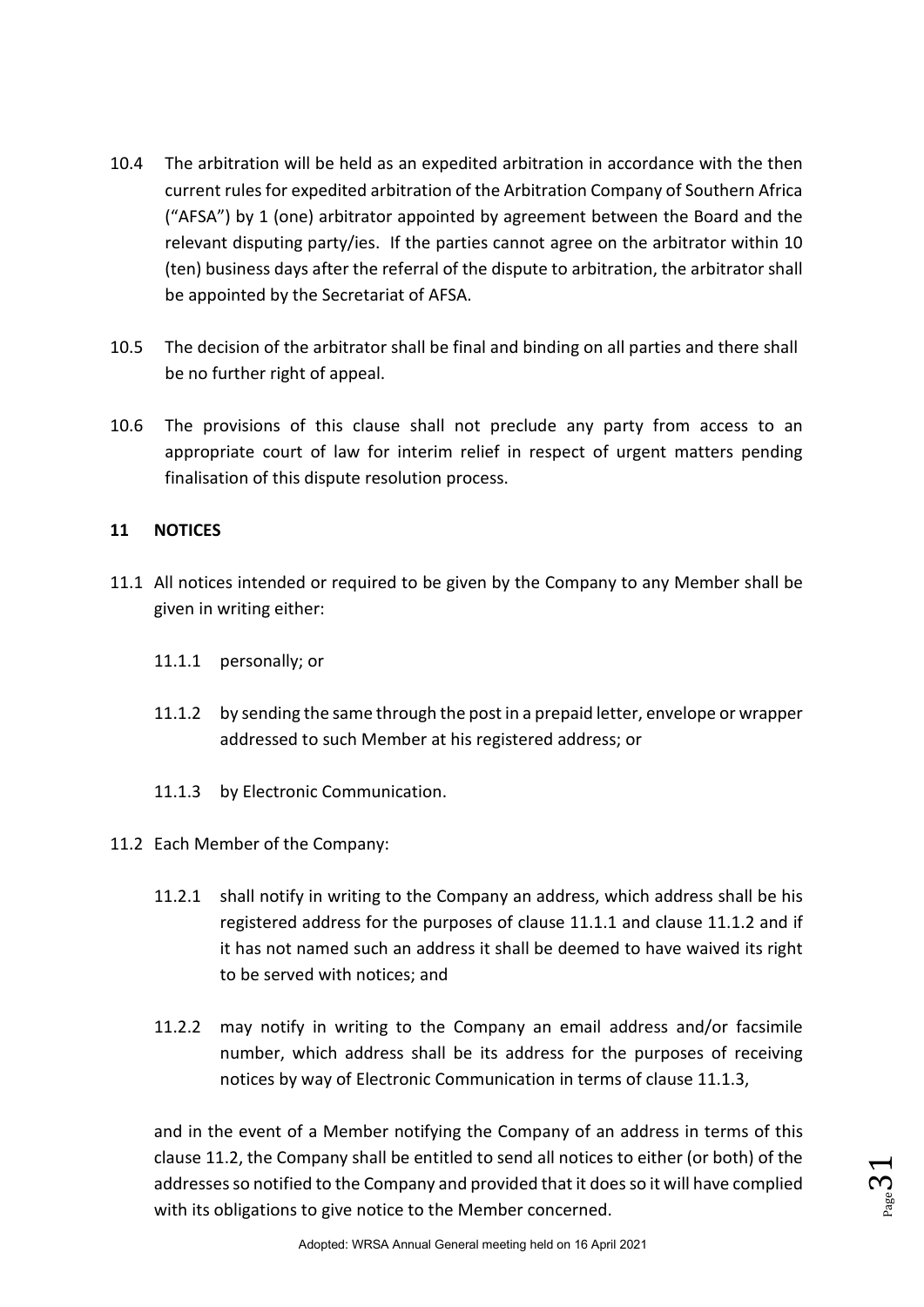- 11.3 Any notice or other document, if sent by the Company by means of Electronic Communication, shall be deemed to have been served at the time at which the Company releases the Electronic Communication.
- 11.4 Any notice to be given to the Company may be given in a similar format as those contemplated above and shall be addressed to the Chief Executive Officer or Chairman of the Board.

\*\*\*\*\*\*\*\*\*\*\*\*\*\*\*\*\*\*\*\*\*\*\*\*\*\*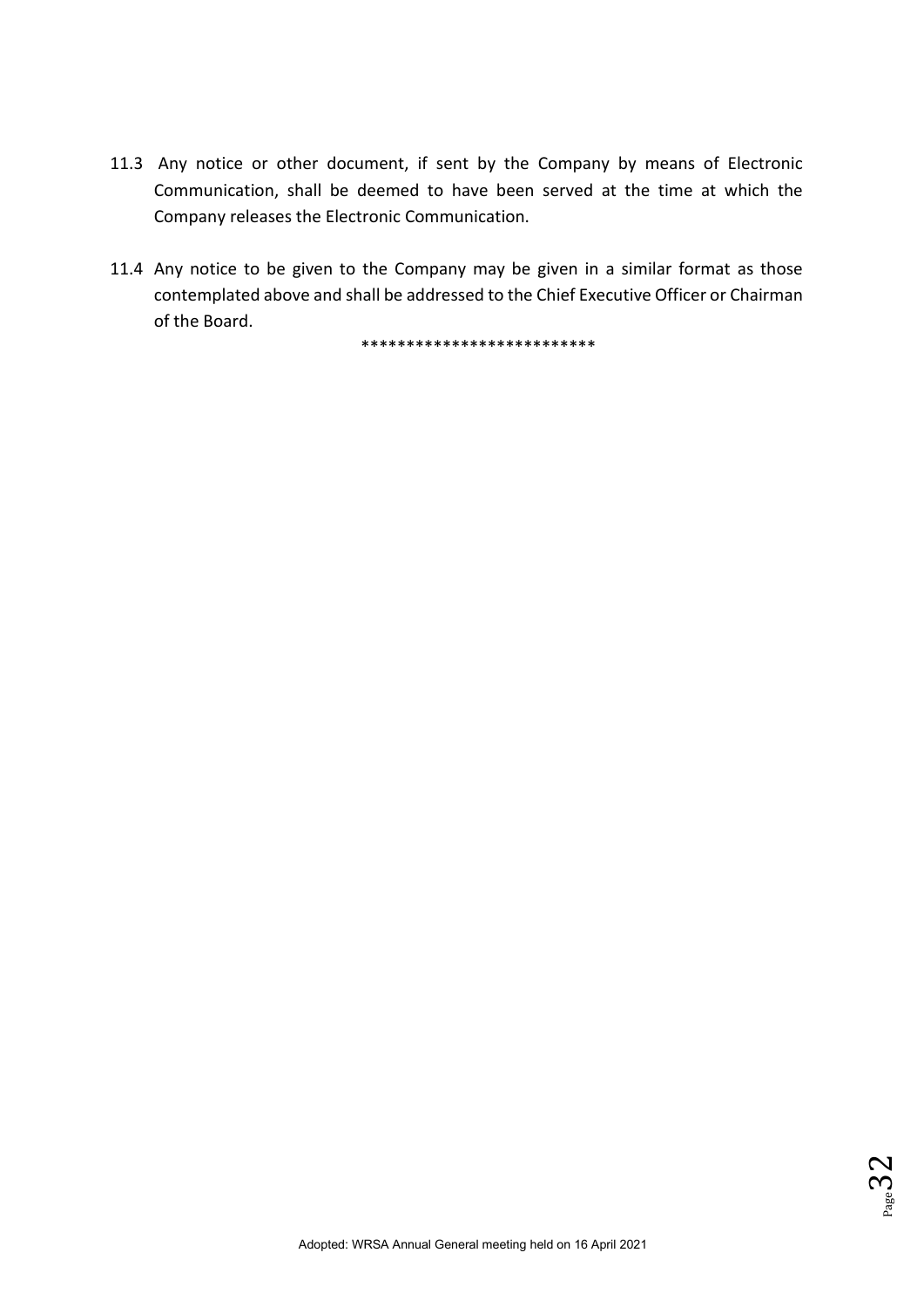# **WRSA MOI REGULATIONS: MEMBERSHIP**

### **(to be read with the MOI approved at the AGM held on 16 April 2021)**

| <b>Categories of</b> | Members apply directly to<br>$\bullet$ |                                        |                      |
|----------------------|----------------------------------------|----------------------------------------|----------------------|
| Regional             | WRSA and pay membership                |                                        |                      |
| Membership           | fees as stipulated by the              |                                        |                      |
|                      | Board.                                 |                                        |                      |
|                      |                                        |                                        |                      |
|                      | Regional Membership will               |                                        |                      |
|                      | consist of:                            |                                        |                      |
|                      |                                        | 1 x Vote at RIG                        | Membership           |
|                      | - Bona fide membership:                | No voting rights at                    | determined           |
|                      | An individual owning or                | <b>WRSA AGM</b>                        | annually by the      |
|                      | renting land and wildlife,             |                                        | Board, for the       |
|                      | directly or indirectly involved        |                                        | period January to    |
|                      | in wildlife their directors,           |                                        | December.            |
|                      | shareholders, and/or trustees.         |                                        |                      |
|                      |                                        | 1 x Vote at RIG                        |                      |
|                      | - Additional members:                  | No voting rights at                    | Membership fees,     |
|                      | Family members and farm                | <b>WRSA AGM</b>                        | as annually          |
|                      | managers of the primary                |                                        | determined by the    |
|                      | and/or honorary members                |                                        | Board.               |
|                      | who does not fall within the           |                                        |                      |
|                      |                                        |                                        |                      |
|                      | amble of primary                       | 4x vote at RIG.                        |                      |
|                      | membership.                            |                                        |                      |
|                      |                                        | No voting rights at<br><b>WRSA AGM</b> |                      |
|                      | - Corporate membership:                |                                        | Membership fees,     |
|                      | A company, partnership, trust,         |                                        | as annually          |
|                      | etc directly or indirectly             |                                        | determined by the    |
|                      | involved in wildlife (with at          |                                        | Board.               |
|                      | least 4 bona fide members)             | 1 x vote at RIG.                       |                      |
|                      |                                        | No voting rights at                    |                      |
|                      | - Honorary membership:                 | <b>WRSA AGM</b>                        |                      |
|                      | Bestowed by the Board on an            |                                        | No membership        |
|                      | annual basis.                          |                                        | fee for the year for |
|                      |                                        |                                        | which honorary       |
|                      |                                        |                                        | membership is        |
|                      |                                        |                                        | bestowed.            |
|                      |                                        |                                        |                      |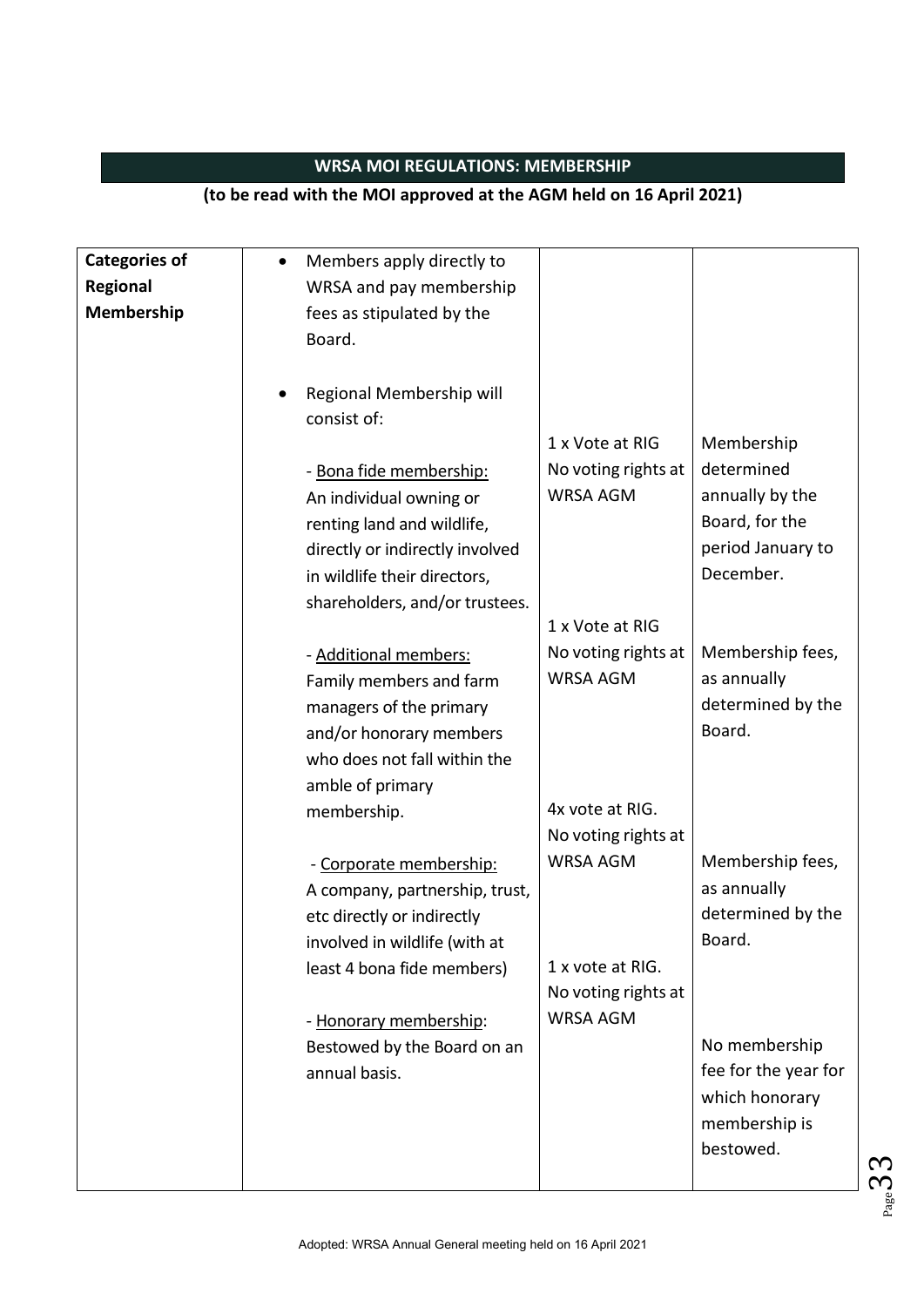| <b>Categories of</b> | Members apply directly to<br>$\bullet$              |                   |
|----------------------|-----------------------------------------------------|-------------------|
| <b>Associate</b>     | WRSA and pay membership                             |                   |
| Membership           | fees as stipulated by the                           |                   |
|                      | Board.                                              |                   |
|                      |                                                     |                   |
|                      | Associate Membership will                           |                   |
|                      | consist of:                                         |                   |
|                      | No voting rights                                    | No membership     |
|                      | - Student membership:                               | fees              |
|                      | Student card (university or                         |                   |
|                      | No voting rights<br>high school)                    | Membership fees,  |
|                      |                                                     | as annually       |
|                      | - Field membership: Farm                            | determined by the |
|                      | workers                                             | Board.            |
|                      | Minimum membership fees;                            |                   |
|                      | No voting rights<br>No voting rights                |                   |
|                      |                                                     | Membership fees,  |
|                      | - Commercial membership:                            | as annually       |
|                      | Suppliers, media, auction                           | determined by the |
|                      | No voting rights<br>houses, etc.                    | Board.            |
|                      |                                                     |                   |
|                      | - Affiliated membership:                            | No membership     |
|                      | Associations, with core                             | fees              |
|                      | income from membership                              |                   |
|                      | fees, supporting sustainable                        |                   |
|                      | utilisation and which                               |                   |
|                      | organisations will accept the                       |                   |
|                      | WRSA constitution and code                          |                   |
|                      | No voting rights<br>of conduct and vice versa, e.g. |                   |
|                      | CHASA, ECGMA, etc.                                  |                   |
|                      |                                                     |                   |
|                      | - Friends of the Association:                       |                   |
|                      | No voting rights<br>Public showing an interest in   |                   |
|                      | the industry                                        |                   |
|                      |                                                     |                   |
|                      | - International Members:                            | Membership fees,  |
|                      | No voting rights<br>(Specify: does this include     | as annually       |
|                      | companies or only                                   | determined by the |
|                      | individuals?)                                       | Board.            |
|                      |                                                     |                   |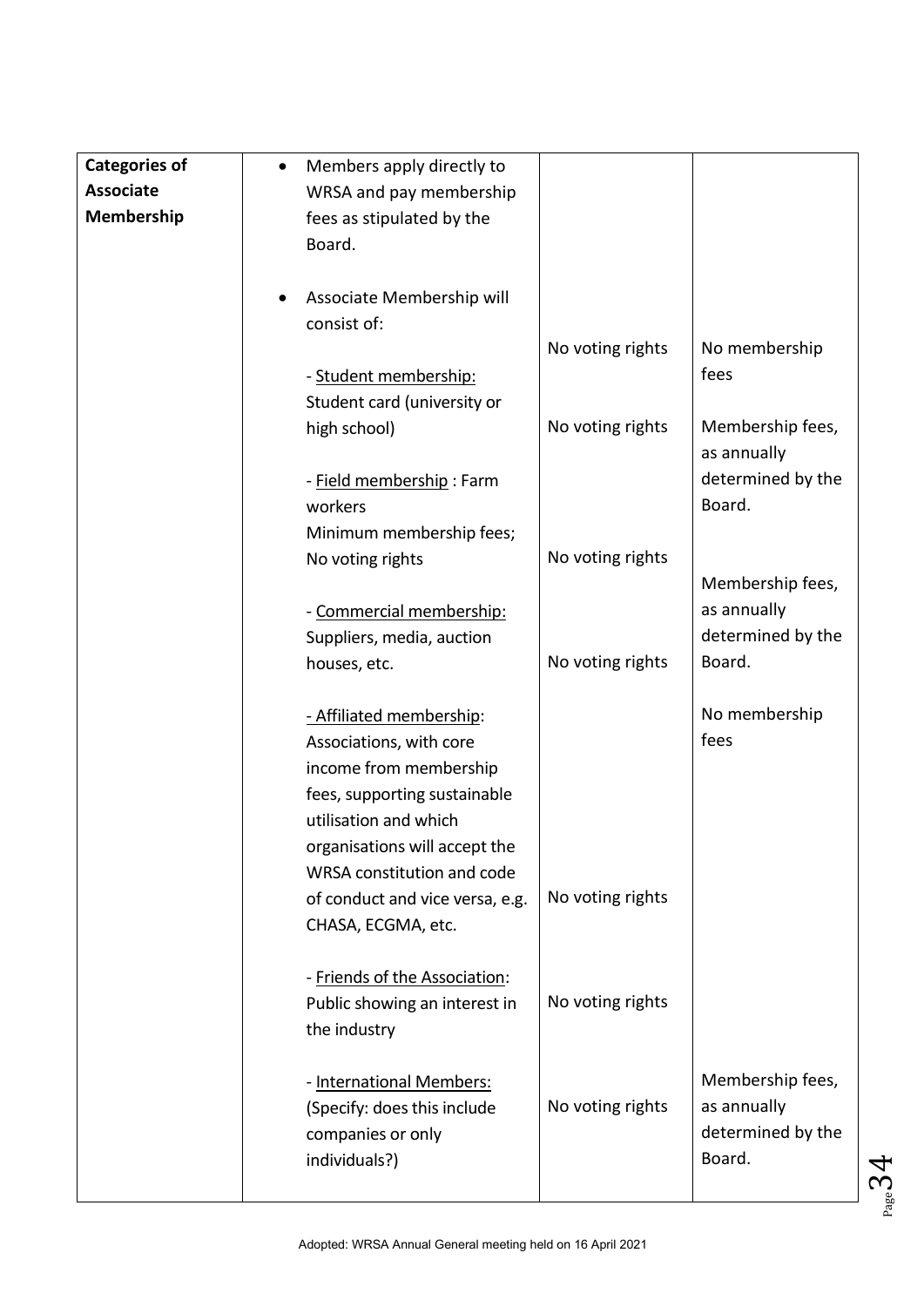|                  | - Regulatory members:              |                   | Membership fees,  |
|------------------|------------------------------------|-------------------|-------------------|
|                  | Municipality, provincial,          |                   | as annually       |
|                  | national.                          |                   | determined by the |
|                  |                                    |                   | Board.            |
|                  |                                    |                   |                   |
|                  |                                    |                   | No membership     |
|                  |                                    |                   | fees              |
| <b>Statutory</b> | A regional member in good standing | 1 x vote at RIG   | Similar as for    |
| membership       | serving on a RIG committee and     | 1 x vote at WRSA  | Regional          |
|                  | nominated by the RIG committee to  | AGM,              | Membership        |
|                  | represent the RIG at the National  | representing      |                   |
|                  | Council.                           | regional members  |                   |
|                  |                                    | of a specific RIG |                   |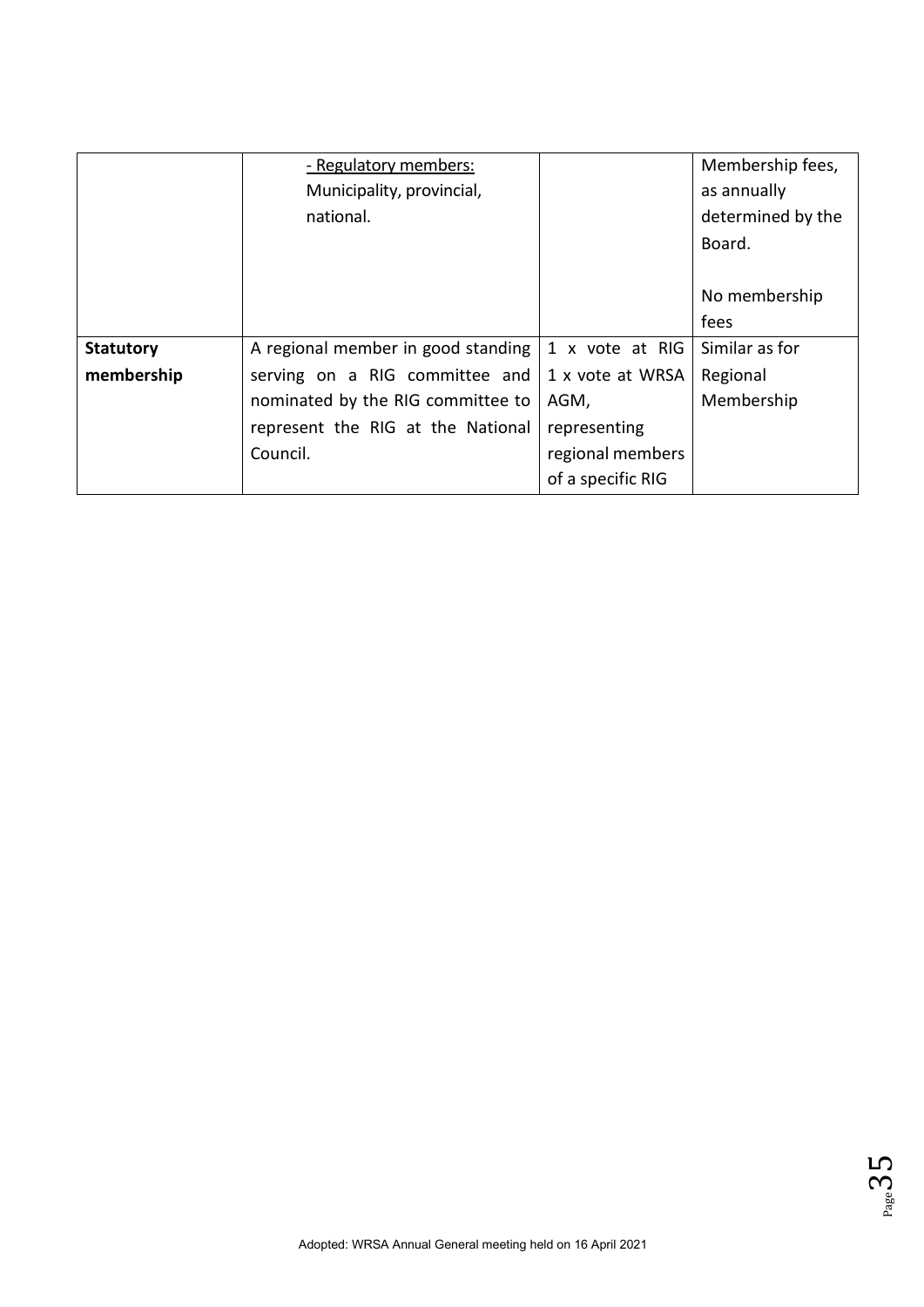# **REGULATIONS: REGIONAL INTEREST GROUPS (RIG)**

### **To be read with the MOI as approved at the AGM held on 16 April 2021**

| <b>Characteristics of</b>       | A Board approved regional interest group, existing of at least 20<br>$\bullet$       |  |
|---------------------------------|--------------------------------------------------------------------------------------|--|
| <b>Regional Interest</b>        | WRSA regional members in good standing (fully paid up and not                        |  |
| Group                           | subject to the Company's disciplinary processes)                                     |  |
|                                 |                                                                                      |  |
|                                 | From the pool of Regional Members that are in good standing, a                       |  |
|                                 | Regional Interest Group Committee shall be established for the                       |  |
|                                 | Regional Interest Group at the RIG's annual general meeting or as and                |  |
|                                 | when required.                                                                       |  |
|                                 |                                                                                      |  |
|                                 |                                                                                      |  |
| <b>Member Affairs</b>           | All membership applications must be directed to the WRSA office for<br>$\bullet$     |  |
|                                 | processing.                                                                          |  |
|                                 | Membership categories are stipulated in the WRSA Membership<br>$\bullet$             |  |
|                                 | regulations                                                                          |  |
|                                 | Members in a RIG committee's area, are served by the RIG committee with<br>$\bullet$ |  |
|                                 | the goal of arranging at least 3 meetings to be held per annum                       |  |
| <b>Duties &amp; Authorities</b> | The RIG Committee is responsible for:                                                |  |
| Of the                          |                                                                                      |  |
| <b>RIG Committee</b>            | the organising of the RIG's annual programme as well as organising                   |  |
|                                 | the general functions of the chamber.                                                |  |
|                                 | Quarterly reports to the President and CEO in a format as drafted by<br>$\bullet$    |  |
|                                 | the Board, which will include reports on, amongst others:                            |  |
|                                 | - functions and administration;                                                      |  |
|                                 |                                                                                      |  |
|                                 | - marketing and membership recruitment;                                              |  |
|                                 | - regulatory affairs;                                                                |  |
|                                 | - liaison with concerned provincial or third-tier government                         |  |
|                                 | institutions on a provincial or local level;                                         |  |
|                                 | - liaison with other agricultural sectors;                                           |  |
|                                 | - liaison with hunting organisations;                                                |  |
|                                 | - transformation projects;                                                           |  |
|                                 | - recruiting more members to apply for regional or associate                         |  |
|                                 | membership through the WRSA office.                                                  |  |
|                                 | Assist the WRSA office where possible, with following up on                          |  |
|                                 | outstanding membership fees.                                                         |  |
|                                 | Evaluating regional members of the RIG for possible nomination as                    |  |
|                                 | wildlife rancher of the year                                                         |  |

 $36<sub>peB</sub>$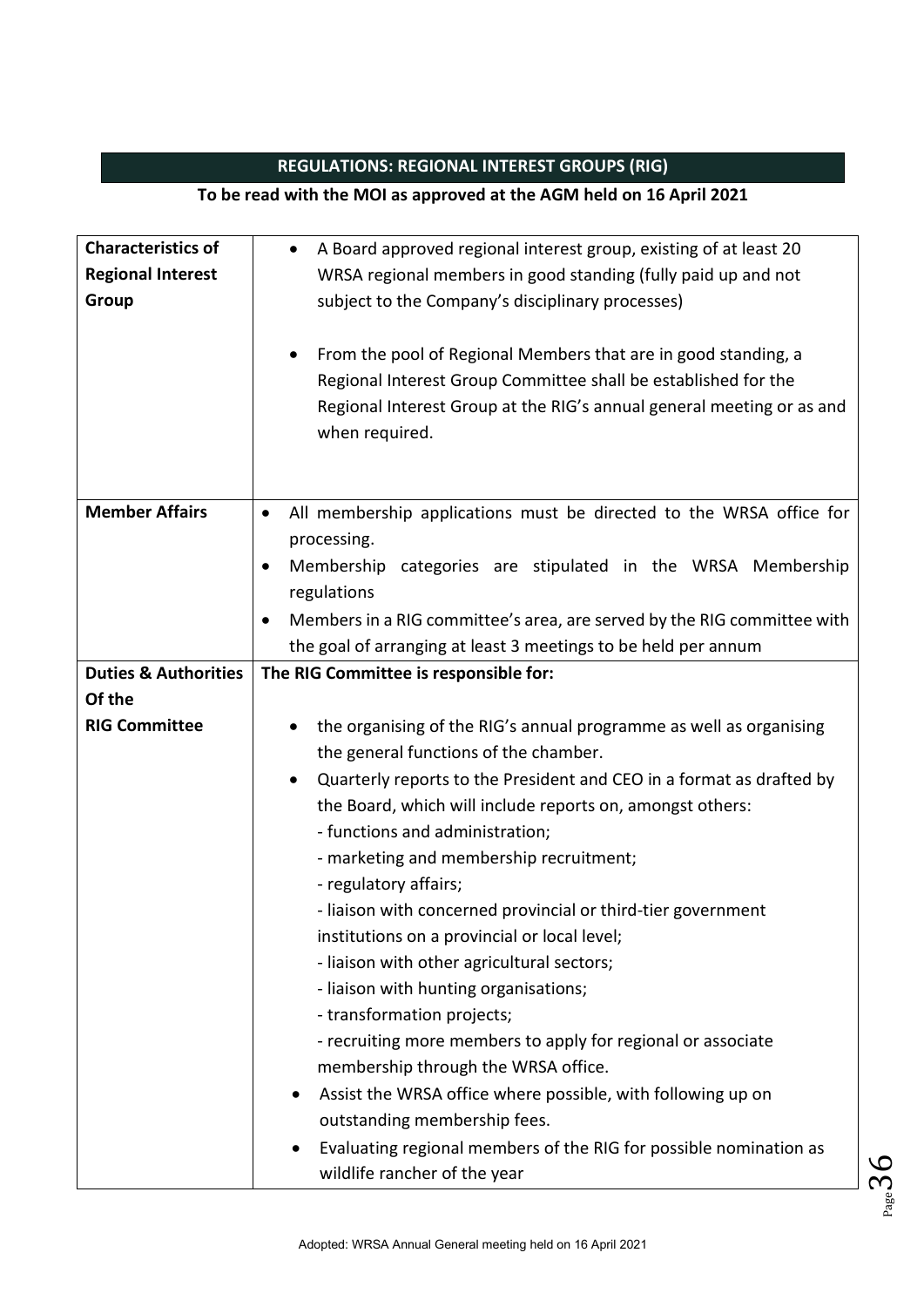|                       | Nominate a representative to serve on the National Council.<br>$\bullet$<br>Note: After approval of the MOI at the AGM on 16 April 2021, the                                          |
|-----------------------|---------------------------------------------------------------------------------------------------------------------------------------------------------------------------------------|
|                       | BOD will introduce a scale of representation, based on membership<br>numbers of the RIG                                                                                               |
| Liaison<br>with       | Where there are more than one RIG in a province, the chairpersons of<br>$\bullet$                                                                                                     |
| provincial            | these RIGS shall nominate a provincial chairman to correlate and                                                                                                                      |
| regulatory            | arrange representation at form a management committee to                                                                                                                              |
| authorities,          | negotiate and liaise with provincial government and agencies or                                                                                                                       |
| organised             | departments. The management committee or chairperson can                                                                                                                              |
| agriculture, hunting  | mandate one of the chamber chairpersons or a member appointed by                                                                                                                      |
| organisations, etc.   | them, to represent them as an operations coordinator at meetings<br>with WRSA                                                                                                         |
|                       | RIG's Chambers may affiliate or commit to an agreement of                                                                                                                             |
|                       | cooperation with existing agricultural organisations on provincial                                                                                                                    |
|                       | level. Chambers are responsible for their own negotiating. The                                                                                                                        |
|                       | director of agricultural liaison can be contacted for assistance.                                                                                                                     |
|                       | Local chambers are encouraged to interact with local branches of Agri<br>SA and/or TAU SA and/or NAFU and/or AFASA-level as well as the<br>provincial animal health forums.           |
|                       | Agricultural forums manage affairs of wildlife ranchers and other<br>related industries on a local level regarding general matters, and<br>chamber members can serve on these forums. |
|                       | Cooperation and support at all levels of chambers are strongly<br>recommended with hunting organisations which are important<br>stakeholders in the wildlife ranching industry.       |
| <b>Member Affairs</b> | RIG committee to liaise with the person appointed at national office                                                                                                                  |
|                       | responsible for membership affairs.                                                                                                                                                   |
| <b>AGM</b>            | All RIGS must have an Annual General Meeting.                                                                                                                                         |
|                       | The chairperson of the RIG committee officiates as the chair at the                                                                                                                   |
|                       | annual general meeting of the RIG, or in his/her absence, a member                                                                                                                    |
|                       | nominated by members present.                                                                                                                                                         |
|                       | The decision of the chairperson concerning any point of procedure has<br>٠<br>precedence.                                                                                             |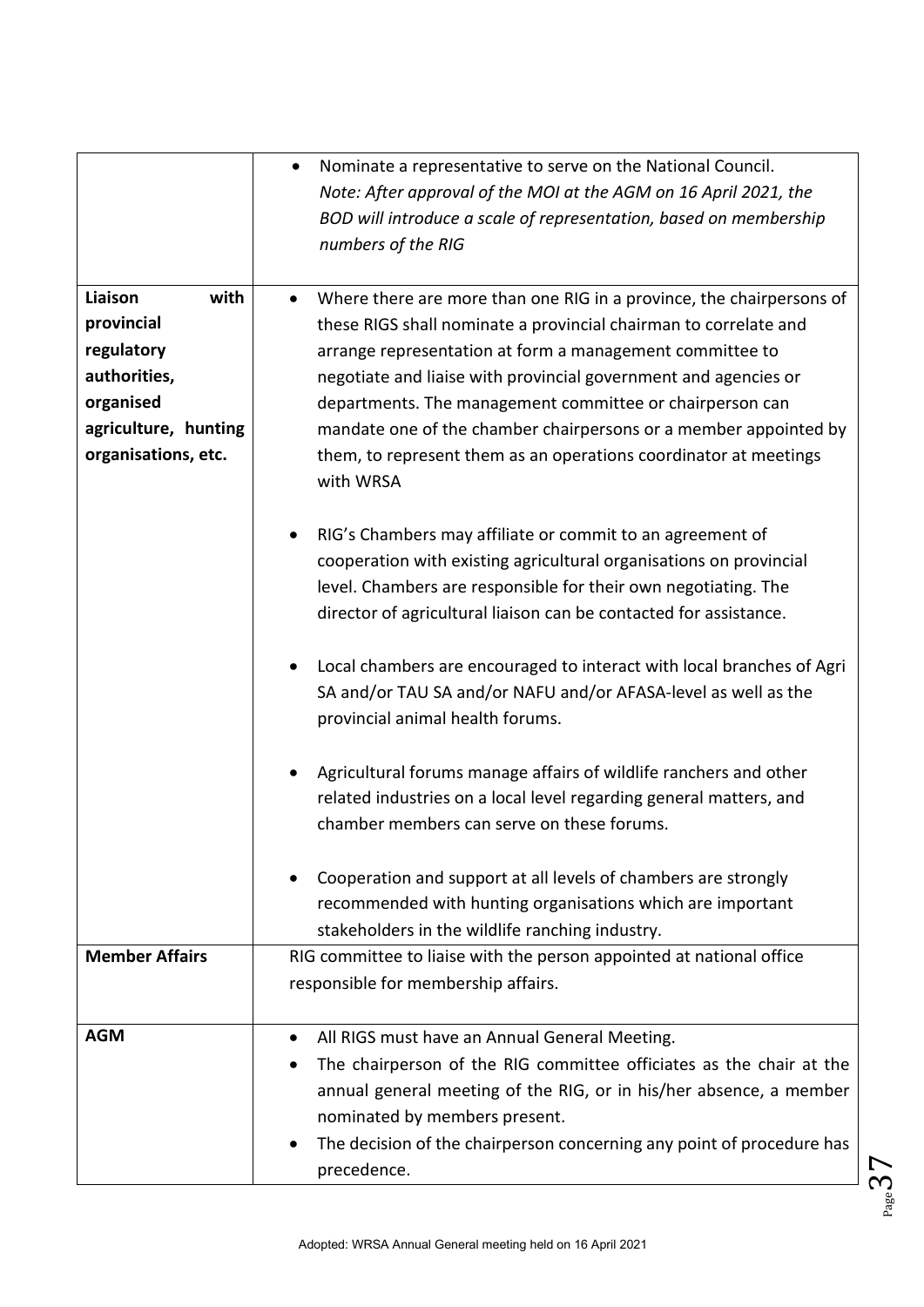|                                    | Members present form a quorum, provided that two weeks' notice of<br>$\bullet$                                                                                                                                                                                                                                                                                                                                                                                                                                                                                                                                                                                                                                                                                                                                                                                                                                                                                                                                                                                                                                                                                                                                                                                                                                                                          |
|------------------------------------|---------------------------------------------------------------------------------------------------------------------------------------------------------------------------------------------------------------------------------------------------------------------------------------------------------------------------------------------------------------------------------------------------------------------------------------------------------------------------------------------------------------------------------------------------------------------------------------------------------------------------------------------------------------------------------------------------------------------------------------------------------------------------------------------------------------------------------------------------------------------------------------------------------------------------------------------------------------------------------------------------------------------------------------------------------------------------------------------------------------------------------------------------------------------------------------------------------------------------------------------------------------------------------------------------------------------------------------------------------|
|                                    | the meeting was given.                                                                                                                                                                                                                                                                                                                                                                                                                                                                                                                                                                                                                                                                                                                                                                                                                                                                                                                                                                                                                                                                                                                                                                                                                                                                                                                                  |
|                                    | Decisions taken at an annual general meeting are taken by a majority<br>٠<br>of votes of all voting members present.                                                                                                                                                                                                                                                                                                                                                                                                                                                                                                                                                                                                                                                                                                                                                                                                                                                                                                                                                                                                                                                                                                                                                                                                                                    |
| <b>Voting rights</b>               | Regional members have voting rights at the RIG Annual General<br>$\bullet$<br>Meeting as stipulated above.<br>The election of members of a RIG committee could be done by ballot.<br>$\bullet$<br>In any other matter, voting is done by means of a show of hands, except<br>when any five eligible voting members request that the votes should<br>be cast by ballot.<br>The election of the chairperson of a RIG committee takes place via<br>ballot, following a written nomination signed by the nominee to signify<br>his/her availability.<br>In the event of an equal vote, the chairperson of the meeting will, apart<br>$\bullet$<br>from his/her normal vote, have the deciding vote.                                                                                                                                                                                                                                                                                                                                                                                                                                                                                                                                                                                                                                                         |
| <b>Financial</b><br><b>Affairs</b> | Regional, Statutory and Associate membership fees are being paid to<br>$\bullet$<br>WRSA national office.<br>Each chamber is entitled to 30% of the annual paid-up membership<br>$\bullet$<br>fees as paid by its members to WRSA to be claimed by RIG committee<br>for a specific purpose. Should the 30% not be used for a specific<br>purpose, it will be paid back into the WRSA bank account in the next<br>financial year.<br>Claims can be lodged, which will be paid from the 30% allocation, for<br>$\bullet$<br>administration, meetings, affiliation to other agricultural organisations,<br>travel and accommodation, expenses pertaining to negotiations with<br>provincial or local governments, National Council, etc.<br>All RIG expenses for attendance of provincial, industry, NC, WRSA<br>$\bullet$<br>and/or other events, will be covered from the 30%.<br>The chambers can also raise further funds from their members for<br>$\bullet$<br>special projects or actions they may find necessary.<br>Such funds must be paid into the WRSA bank account and will be<br>managed by the finance director or his duly mandated person and it<br>will form part of WRSA's financial statements and concurrent audit<br>functions.<br>All invoices are to be issued by the WRSA office<br>All payments must be made by the WRSA office. |
|                                    | Sponsorships for meetings are recommended.                                                                                                                                                                                                                                                                                                                                                                                                                                                                                                                                                                                                                                                                                                                                                                                                                                                                                                                                                                                                                                                                                                                                                                                                                                                                                                              |